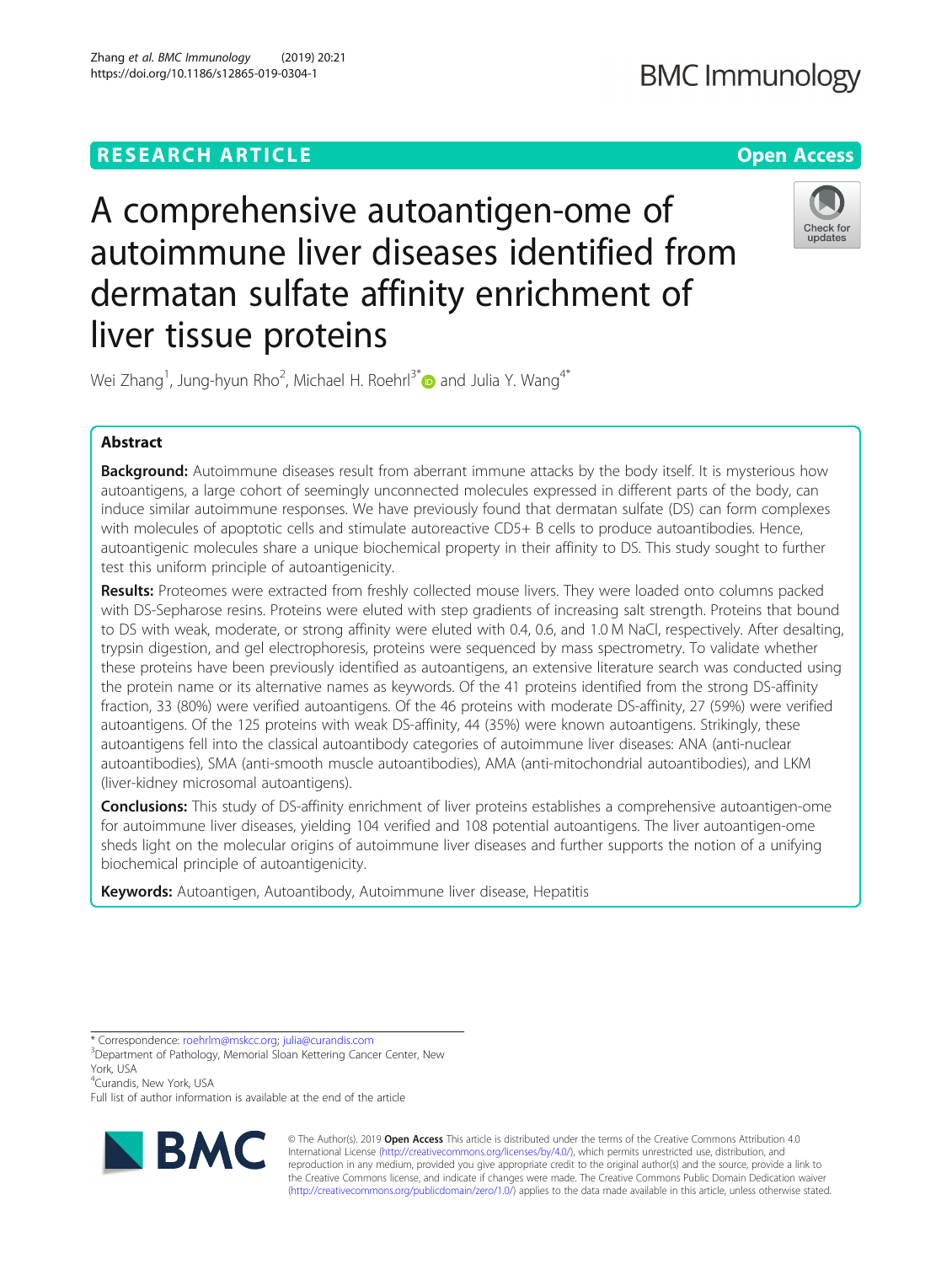## Background

The etiology of autoimmune diseases in general has remained a biomedical mystery. It is not clear how and why some molecules or tissue components of the body become a self-target of the immune defense system, whereas most do not. In previous studies, we demonstrated that certain molecules from dying cells have affinity to dermatan sulfate (DS), and that these molecules can form macromolecular complexes with DS to costimulate autoreactive CD5+ B cells to secrete autoantibodies [[1](#page-11-0)]. Furthermore, we demonstrated that molecules with affinity to DS have a high propensity to be autoantigens (autoAg) [\[2\]](#page-11-0). We proposed a uniform principle of autoantigenicity that explains how a vast variety of seemingly unrelated molecules can become autoantigenic by means of a shared biochemical property. In this study, we sought to test this principle and to define the repertoire of possible autoantigens, i.e., the autoantigen-ome, in autoimmune liver diseases.

Autoimmune diseases of the liver occur when the body's own immune system attacks the liver [\[3](#page-11-0)–[5](#page-11-0)]. These diseases have different clinical patterns with regard to degree of severity and clinical course, but they all share one important feature, i.e., the liver being the target of an aberrant autoimmune attack by autoantibodies and/or autoreactive cells. Autoimmune liver diseases are typically chronic conditions, and patients may experience persistent or recurrent autoimmune insults to the liver, often without overt symptoms. As the autoimmune attack persists, liver tissue scars and leads to hepatic fibrosis; and as fibrosis progresses to cirrhosis, liver function is compromised. Ultimately, end-stage liver disease and liver failure may ensue, requiring organ transplantation.

Among autoimmune diseases of the liver, autoimmune hepatitis (AIH) [[3](#page-11-0)], primary biliary cirrhosis (PBC) [\[4](#page-11-0)], and primary sclerosing cholangitis (PSC) [\[5\]](#page-11-0) are the most prominent. In AIH, the immune system attacks the hepatocytes and causes chronic inflammation of the liver. About 70% of AIH patients are female. In PBC, the autoimmune reaction is directed at small biliary ducts inside the liver. In PSC, autoimmunity targets the larger extrahepatic bile ducts. Characteristic morphological patterns are chronic inflammation and a hepatic pattern of injury with prominent plasma cells in AIH, destruction of small intrahepatic bile ducts and canals of Hering in PBC, and periductal fibrosis and inflammation of the larger bile ducts, often along with inflammatory bowel disease, in PSC. Although most liver autoimmune diseases fall into these three categories, overlaps and other syndromes also occur.

Autoimmune liver diseases are typically associated with several classes of autoantibodies, including ANA, AMA, anti-SMA/anti-F-actin, anti-LKM, and others [\[6,](#page-11-0) [7\]](#page-11-0). For AIH and PBC, testing for liver-related autoantibodies is a prerequisite for diagnosis. For PSC, autoantibodies are frequently present but their diagnostic value has not been established. When diagnosed at an early stage, autoimmune hepatitis can be controlled by daily doses of steroids and other medicines that suppress inflammation. However, these treatments only suppress or slow down the overactive immune system, but cannot cure the disease. Understanding the molecular origins of autoimmune liver diseases is therefore crucial to finding more effective therapies.

## Methods

## DS-Sepharose resin synthesis

DS-Sepharose resins were prepared by coupling dermatan sulfate (DS; Sigma-Aldrich) to EAH Sepharose 4B resins (GE Healthcare). Sepharose resins (20 ml) were washed with distilled water and 0.5 M NaCl and then mixed with 100 mg of DS dissolved in 10 ml of 0.1 M MES buffer (pH 5.0). N-ethyl-N-(3-dimethylaminopropyl) carbodiimide hydrochloride (Sigma-Aldrich) was added to a final concentration of 0.1 M. The reaction proceeded at 25 °C for 24 h with end-over-end rotation. After the first 60 min, the pH of the reaction mixture was readjusted to 5.0. After the coupling, the resins were washed three times, each time with a low pH buffer (0.1 M acetate, 0.5 M NaCl, pH 5.0) and a high pH buffer (0.1 M Tris, 0.5 M NaCl, pH 8.0). The washed DS-Sepharose resins were suspended in 10 mM phosphate buffer (pH 7.4) and packed into a C16/20 column (GE Healthcare). The column was equilibrated with 10 mM phosphate buffer before use.

## Mouse liver protein extraction

Livers were obtained from 5-month-old BALB/cJ female mice (Jackson Laboratory, Bar Harbor, Maine). The mouse tissue use was approved by the Institutional Animal Care and Use Committee (IACUC) of Brigham and Women's Hospital (Boston, MA). All animal care was provided according to institutional, local, state, and federal regulations at the Brigham and Women's Hospital research animal facility. A total of 20 mice were killed with  $CO<sub>2</sub>$ , their blood was removed through heart puncture, and their livers were collected immediately. Livers were cleaned by rinsing with phosphate buffered saline (PBS, pH 7.2) twice and then stored at  $4^{\circ}$ C for 1 h, -20  $^{\circ}$ C for 2 h, and then -80 °C until further processing. Thawed livers were cut to small pieces and pressed through a cell strainer (Fisher Scientific). To remove red blood cells, the liver tissue was mixed with 10 ml of RBC (red blood cell) lysis buffer for 10 s. After centrifugation for 5 min, the supernatant was discarded. The liver tissue was mixed with 40 ml of RIPA lysis buffer (Sigma-Aldrich) and 4 tablets of protease inhibitor (cOmplete protease inhibitor cocktail, Sigma-Aldrich). The tissue mixture was sonicated for 10 min or until all tissue pieces appeared dissolved.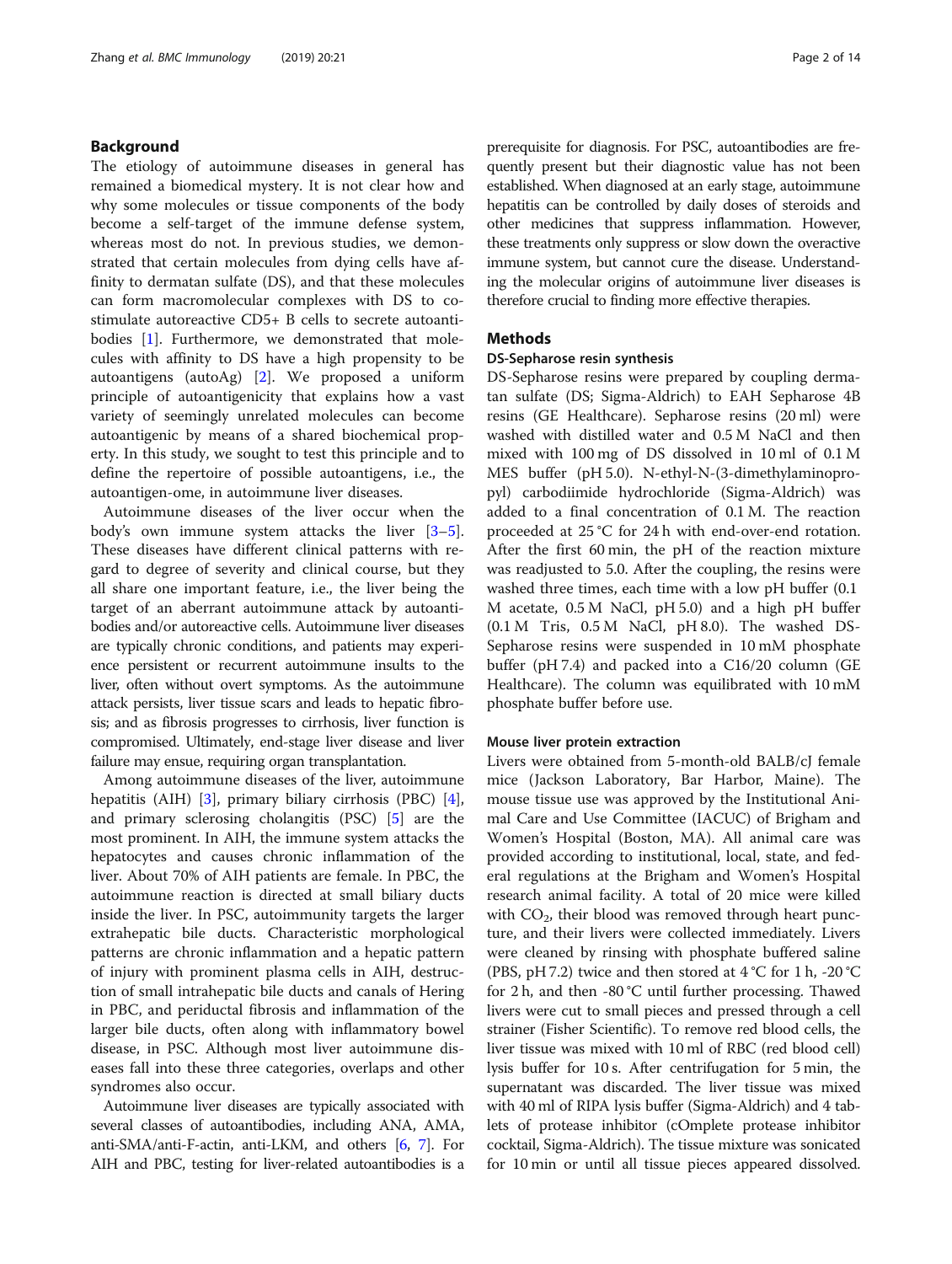The mixture was centrifuged at 13,300 rpm for 20 min, and the supernatant that contains total soluble liver proteins was collected. Protein concentration was measured by the RC DC protein assay (Bio-Rad).

## DS-affinity fractionation

Pilot affinity fractionations were performed in small centrifuge tubes. Aliquots of 2 ml resin were centrifuged to remove the storage buffer, and 0.5 ml of extracted liver proteins was added. The tube was mixed by rotating end-over-end at room temperature for 1 h to allow sufficient binding of proteins to DS-resin. The resin slush was centrifuged, and the supernatant containing unbound proteins was removed. The resins were washed 4 times with 1 ml of 0.2 M NaCl in 10 mM phosphate buffer to further remove unbound or poorly bound proteins. Proteins bound to DS with weak affinity were released from the resins by 0.4 M NaCl in PBS by rotating end-over-end at room temperature for 30 min, and the supernatant containing weak-binding proteins was recovered by centrifugation. The high-affinity proteins still bound to DS-resin were obtained by boiling the resins with 0.2 ml of SDS-PAGE sample buffer. Proteins in each fraction were assessed by 1D gel electrophoresis.

After the pilot assessment, fractionation of larger quantities of liver proteins was carried out by FPLC using a Biologic Duo-Flow System (Bio-Rad). Liver proteins were loaded into the DS-Sepharose column in 10 mM phosphate buffer at a rate of 1 mL/min. The column was washed with 20 mL of buffer A to remove unbound proteins. Proteins bound to DS resins with weak-to-strong affinity were eluted with a step-gradient of 0.2 M, 0.4 M, 0.6 M, and 1.0 M NaCl in 10 mM phosphate buffer, with each step being 40 ml. Elution was monitored by UV and conductivity detectors. All bound fractions were collected. Fractions were concentrated and desalted in Vivaspin centrifugal concentrators (MWCO 10 kDa, Sigma-Aldrich). Concentrated proteins were reconstituted in 10 mM phosphate buffer for further analysis.

## Protein sequencing by mass spectrometry

Fractionated proteins with different affinities to DS were separated on 1D SDS PAGE in 4–12% NuPAGE Novex Bis-Tris gels (Invitrogen). Based on protein band intensity, the protein lane containing proteins eluting at 0.4 M NaCl was cut into 3 sections, containing top, middle, and bottom bands. The lanes containing proteins eluting at 0.6 M and 1.0 M NaCl were each cut into 2 sections, containing top and bottom bands, respectively. Gel sections were transferred into 1-ml tubes, cut into tiny pieces, dehydrated with acetonitrile, and then dried in a speed-vac. Proteins in gel pieces were then rehydrated in 50 mM  $NH_4HCO_3$  and digested with 12.5 ng/ $\mu$ l modified sequencing-grade trypsin (Promega) at 4 °C overnight.

Mass spectrometric sequencing was performed at the Taplin Biological Mass Spectrometry Facility (Harvard Medical School, Boston, USA). Tryptic peptides were separated on a nano-scale C18 HPLC capillary column and analyzed after electrospray ionization in an LTQ linear ion-trap mass spectrometer (Thermo Scientific). Peptide sequences and protein identities were assigned by matching protein or translated nucleotide databases with the measured fragmentation pattern using Sequest software. Peptides were required to be fully tryptic peptides with XCorr values of at least 1.5  $(+ 1 \text{ ion})$ , 1.5  $(+ 2 \text{ ion})$ , or 3.0  $(+ 3 \text{ ion})$ . All data were manually inspected. Only proteins with at least 2 peptide matches were considered confidently identified.

## Results

## Fractionation of liver proteins by DS-affinity

Proteins extracted from mouse livers were separated into 4 fractions according to their strength of binding to DS: no-, weak-, medium-, and strong-affinity. This was carried out by loading the liver proteins onto DS-Sepharose columns to allow binding to take place. Proteins that did not bind to DS resins were washed off the column with the 10 mM phosphate loading buffer, followed by washing with  $0.2 M$  NaCl and  $10$  mM phosphate buffer. Afterwards, proteins that had remained bound to DS were sequentially eluted from the column with 0.4 M, 0.6 M, and 1.0 M NaCl, designating these as weak-, medium-, and strong-affinity fractions, respectively. Elution was monitored for presence of proteins, and individual chromatographic fractions containing proteins at each of the salt strengths were pooled, desalted, and concentrated. Protein content and protein size distribution of the fractions were assessed with 1D SDS PAGE gels.

The majority of liver tissue proteins not binding to DS were observed in the flow-through, and non-specific binding proteins were further washed with 0.2 M NaCl. As the elution proceeded, the amount of proteins eluting at increasing ionic strength became smaller and smaller. Proteins eluting last off the column with 1.0 M NaCl had the highest affinity to DS but were also the relatively least abundant. The flow-through and 0.2 M NaCl washed proteins were not further analyzed. Proteins eluting at 0.4 M, 0.6 M, and 1.0 M salt were sequenced by LC-MS/MS, yielding 168, 68, and 41 identified protein entities, respectively. Some of the proteins were redundantly identified in 2 or 3 fractions and, when redundancies were excluded, the number of different uniquely identified proteins in the 0.4 M, 0.6 M, or 1.0 M fraction was found to be 125, 46, and 41, respectively.

## Proteins with strong DS-affinity eluting at 1.0 M ionic strength

Proteins eluting off the DS-Sepharose column at 1.0 M NaCl were classified as having strong DS-affinity. From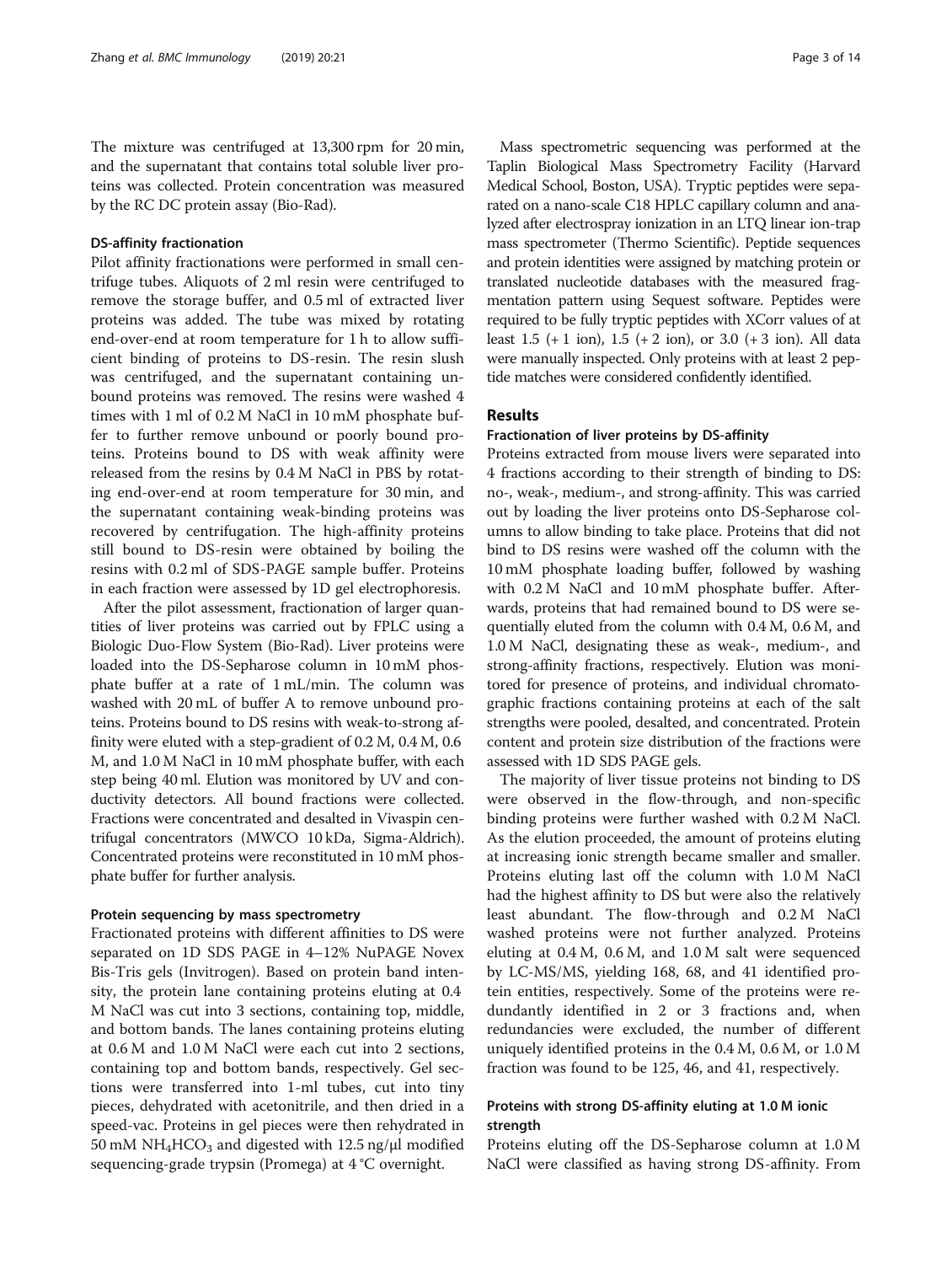the 1.0 M elution, 41 proteins were identified by MS sequencing (Table [1\)](#page-4-0). A literature search revealed that at least 33 (80.5%) of these have previously been identified as autoantigens for autoantibodies. Furthermore, these autoantigens were not randomly distributed in functional attribution but fell nicely into 5 classical categories of autoantibodies in autoimmune liver diseases: ANA (antinuclear autoantibodies), SMA (smooth muscle autoantibodies), AMA (anti-mitochondrial autoantibodies), LKM (liver-kidney microsomal autoantigens), and peroxisome (Table [1\)](#page-4-0).

Among the 41 proteins identified, 16 belong to the ANA family. They include 6 histones, 4 small nuclear ribonucleoproteins, 4 ribosomal proteins, and 2 others (polyadenylatebinding protein and barrier-to-autointegration factor). All of them are established ANA autoantigens (see references in Table [1](#page-4-0)). There are 5 proteins belonging to the SMA family, including spectrin alpha chain, myosin-9, myosin light chain, and lamin-A. All of them are known targets of autoantibodies (see references in Table [1\)](#page-4-0). Among the AMA autoantigens, 7 were identified, with 4 having been verified as autoantigens, including Hspa5, Hspa9, glutamate dehydrogenase (Glud1), and apoptosis-inducing factor 1 (Aifm1). Autoantibodies to heat shock proteins (HSP) are widely found in autoimmune diseases as well as in numerous other diseases. Autoantibodies to HSP have been found in the circulation of various cancer patients, and are proposed as diagnostic and prognostic markers for various cancers such as breast cancer [[40\]](#page-12-0). Autoantibodies to Glud1 have not been reported in humans but in mice and calves [[27](#page-12-0), [28](#page-12-0)]. Autoantibodies to Cpt2, Cps1, and Chdh could not be found in published reports. They could well represent autoantigens that have yet to be validated.

Autoantibodies to microsomal LKM antigens are associated with type 2 autoimmune hepatitis. Among proteins with high DS-affinity, 8 microsomal proteins were identified, including 3 of the UDG-glucuronosyltransferase family, 2 cytochromes, and 3 enzymes. Six of them (Ugt1a9, Ugt2b5, UgtCyb5, Cyb5, Pdia3, and Ces3) are known bona fide autoantigens (Table [1](#page-4-0)). Autoantibodies to Cox6c and Ass1 have not yet been described in literature. There are 5 proteins associated with the peroxisome in the 1.0 M elution fraction. Catalase and dipeptidyl peptidase (CD26, Dpp4) are reported autoantigens (Table [1\)](#page-4-0). Autoantibodies to Acsl1, Uox, and Decr2 have not yet been reported.

## Proteins with moderate DS-affinity eluting at 0.6 M ionic strength

From fractions eluting at 0.6 M salt from DS-affinity columns, 68 proteins were identified by MS, but 22 of them were also present in the 1.0 M fraction. Therefore, 46 unique proteins were found (Table [2\)](#page-5-0). Similarly to those with strong DS-affinity as described above, these proteins fell nicely into 5 categories of well-known autoantibodies: ANA, SMA, AMA, LKM, and peroxisome.

There are 15 proteins belonging to the ANA family, including 5 histones and 5 ribosomal proteins (Table [2](#page-5-0)). Aside from these, other interesting autoantigens were identified. DNA topisomerase 1, the classical Scl-70 autoantigen, was identified [[45](#page-12-0)]. Casein kinase II was also identified [\[17](#page-11-0)]. Dxh9 (ATP-dependent RNA helicase and DNA helicase II) may resemble the classical Ku antigen [[44\]](#page-12-0). Prpf8, a pre-mRNA-processing-splicing factor, has not been reported as an autoantigen.

There are 4 proteins belonging to the SMA family. Aside from 3 isoforms of lamin, autoantigen Hspg2 (basement membrane-specific heparan sulfate proteoglycan core protein) was found in the 0.6 M elution. Among the 12 proteins in the AMA family, autoantibodies to 6 have been reported, including Bckdha, Suox, Hspa1l, Hmgcs2, Uqcrc1, and Hspa8. Although autoantibodies to C1q have been widely studied, anti-C1qbp (complement C1q subunit binding protein) has not yet been reported. Ssbp1, Hadha, Scl25a5, or Decr1 were not found in the literature as autoantigens.

From the 0.6 M elution, all 6 proteins identified in the LKM family are reported autoantigens (see references in Table [2\)](#page-5-0). The classical cytochrome P450 antigens including LKM1 were identified. Other autoantigens identified are UDP-glucuronosyltransferase 1, Arg1, and Ganab. In addition to the above classical categories of autoantigens, 6 proteins identified in the 0.6 M elution are miscellaneous. Except for Rdh7 being a reported autoantigen, Hsd11b1, Ddost, Slc27a5, Rpn1, and Hsd17b6 autoantibodies remain to be characterized.

## Proteins with weak DS-affinity eluting at 0.4 M ionic strength

From fractions eluting at 0.4 M salt, 168 proteins were initially identified. Among these, 18 were also found in both 0.6 M and 1.0 M elution, including H2bj, H2afj, H2afy, Snrpb, Myh9, Lmna, Hspa9, Hspa5, Cps1, Cpt2, Glud1, Ugt2b5, Pdia3, Ass1, Acsl1, Cat, Uox, and Aif. Among the rest, 3 (Sm D2, Spna2, and Ces) were found also in the 1.0 M elution but in not 0.6 M elution, and 22 proteins were found also in the 0.6 M but not in the 1.0 M elution. After excluding these redundancies, 125 proteins were found only in the 0.4 M elution (Table [3\)](#page-7-0).

As shown in Table [3,](#page-7-0) these 125 proteins fell naturally into 8 categories: ANA (10 proteins), SMA (15 proteins), AMA (35 proteins), LKM (10 proteins), peroxisome (6 proteins), apoptosis (4 proteins), proteasome (11 proteins), and miscellaneous (34 proteins).

The ANA autoantigens with weak DS-affinity are primarily isoforms of splicing factors and small nuclear ribonucleoproteins. Although autoantibodies to splicing factors have been reported  $[63]$  $[63]$ , the exact isoforms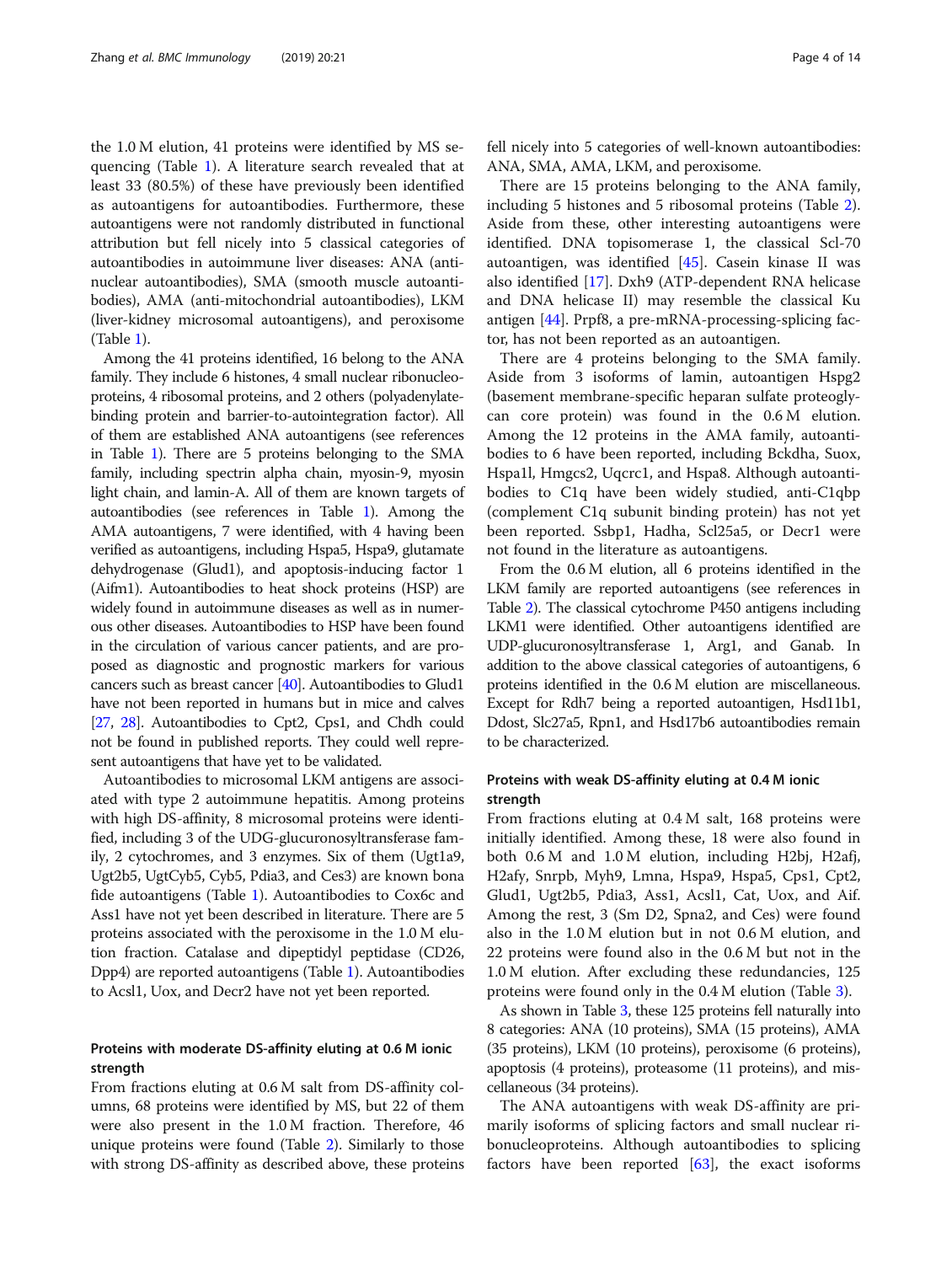## <span id="page-4-0"></span>Table 1 Liver proteins with strong DS-affinity

| 6              | IPI00114642.4 | Hist1h2bj          | Histone H2B type 1-F/J/L                                                                | $[9]$    |
|----------------|---------------|--------------------|-----------------------------------------------------------------------------------------|----------|
| 5              | IPI00153400.2 | H <sub>2</sub> afj | Histone H2A.J                                                                           | $[9]$    |
| 5              | IPI00111957.3 | Hist1h2ba          | Histone H2B type 1-A                                                                    | $[9]$    |
| 4              | IPI00137852.5 | H <sub>2</sub> afy | Core histone macro-H2A.1                                                                | $[10]$   |
| 2              | IPI00404590.1 | H <sub>1f0</sub>   | Histone H1.0                                                                            | $[11]$   |
| 3              | IPI00119220.1 | Snrpd <sub>2</sub> | Small nuclear ribonucleoprotein Sm D2                                                   | $[12]$   |
| 2              | IPI00114052.1 | Snrpb              | Small nuclear ribonucleoprotein-associated protein B                                    | $[13]$   |
| $\overline{2}$ | IPI00122350.4 | Snrpa              | U1 small nuclear ribonucleoprotein A                                                    | $[14]$   |
| 2              | IPI00133955.1 | Snrpe              | Small nuclear ribonucleoprotein E                                                       | $[15]$   |
| 3              | IPI00131988.1 | Mrpl49             | 39S ribosomal protein L49, mitochondria                                                 | $[16]$   |
| 3              | IPI00311236.1 | Rpl7               | 60S ribosomal protein L7                                                                | $[17]$   |
| 2              | IPI00122421.5 | Rpl27              | 60S ribosomal protein L27                                                               | $[18]$   |
| 2              | IPI00222549.6 | Rpl30              | 60S ribosomal protein L30                                                               | $[16]$   |
| 3              | IPI00124287.1 | Pabpc1             | Polyadenylate-binding protein                                                           | $[19]$   |
| 2              | IPI00119959.1 | Banf1              | Barrier-to-autointegration factor                                                       | $[20]$   |
|                |               |                    | SMA (anti-smooth muscle autoantigens) / Cytoskeleton                                    |          |
| 6              | IPI00753793.2 | Spna2              | Isoform 2 of Spectrin alpha chain                                                       | $[21]$   |
| 5              | IPI00123181.4 | Myh9               | Myosin-9                                                                                | $[22]$   |
| 2              | IPI00109044.8 | G15Rik             | Myosin light chain, regulatory B-like                                                   | $[23]$   |
| 2              | IPI00354819.5 | Myl6               | Isoform Smooth muscle of Myosin light chain 6                                           | $[24]$   |
| 2              | IPI00230435.1 | Lmna               | Isoform C2 of Lamin-A                                                                   | $[25]$   |
|                |               |                    | AMA (anti-mitochondrial autoantigens)                                                   |          |
| 13             | IPI00319992.1 | Hspa5              | 78 kDa glucose-regulated protein (Grp78)                                                | $[26]$   |
| 13             | IPI00114209.1 | Glud1              | Glutamate dehydrogenase 1, mitochondria                                                 | [27, 28] |
| 11             | IPI00131424.3 | Cpt2               | Carnitine O-palmitoyltransferase 2, mitochondria                                        |          |
| 6              | IPI00133903.1 | Hspa9              | Stress-70 protein, mitochondria (Grp75)                                                 | $[29]$   |
| 3              | IPI00111908.8 | Cps1               | Carbamoyl-phosphate synthase [ammonia], mitochondria                                    |          |
| 3              | IPI00273146.1 | Chdh               | Choline dehydrogenase, mitochondria                                                     |          |
| 2              | IPI00129577.1 | Aifm1              | Apoptosis-inducing factor 1 (Aif, Pdcd8, programmed cell death protein 8), mitochondria | $[30]$   |
|                |               |                    | LKM (liver-kidney microsomal autoantigens)                                              |          |
| 3              | IPI00111936.1 | Ugt1a9             | UDP-glucuronosyltransferase 1-9 (bilirubin-specific)                                    | $[31]$   |
| 3              | IPI00112322.2 | Ugt2b5             | UDP glucuronosyltransferase 2 family, polypeptide B5                                    | $[32]$   |
| 2              | IPI00230113.5 | Cyb5               | Microsomal cytochrome b5                                                                | $[33]$   |
| 2              | IPI00131771.3 | Сохбс              | Cytochrome c oxidase subunit 6c                                                         |          |
| 2              | IPI00169666.3 | Ugt2b34            | UDP glucuronosyltransferase 2 family, polypeptide B3                                    | $[32]$   |
| 2              | IPI00230108.6 | Pdia3              | Protein disulfide-isomerase A                                                           | $[34]$   |
| 2              | IPI00134746.5 | Ass1               | Argininosuccinate synthase                                                              |          |
| 2              | IPI00387289.3 | Ces <sub>3</sub>   | Carboxylesterase                                                                        | $[35]$   |
|                |               |                    | Peroxisomal proteins                                                                    |          |
| 3              | IPI00112549.1 | Acsl1              | Long-chain-fatty-acid-CoA ligase                                                        |          |
| 2              | IPI00312058.5 | Cat                | Catalase                                                                                | [36, 37] |
| 2              | IPI00223367.5 | Uox                | Uricase                                                                                 |          |
| 2              | IPI00125325.1 | Decr <sub>2</sub>  | Peroxisomal 2,4-dienoyl-CoA reductase                                                   |          |
| 2              | IPI00125813.1 | Dpp4               | Dipeptidyl peptidase (CD26)                                                             | [38, 39] |

10 IPI00329998.3 H4 Histone H4 [\[8\]](#page-11-0)

<sup>a</sup> ANA (antinuclear autoantigens) Ref.

<sup>a</sup>Columns left to right: Number of peptides identified for the protein by mass spectrometry; Protein ID; Gene name; Protein name; Reference (if any) reporting autoantibodies induced by the protein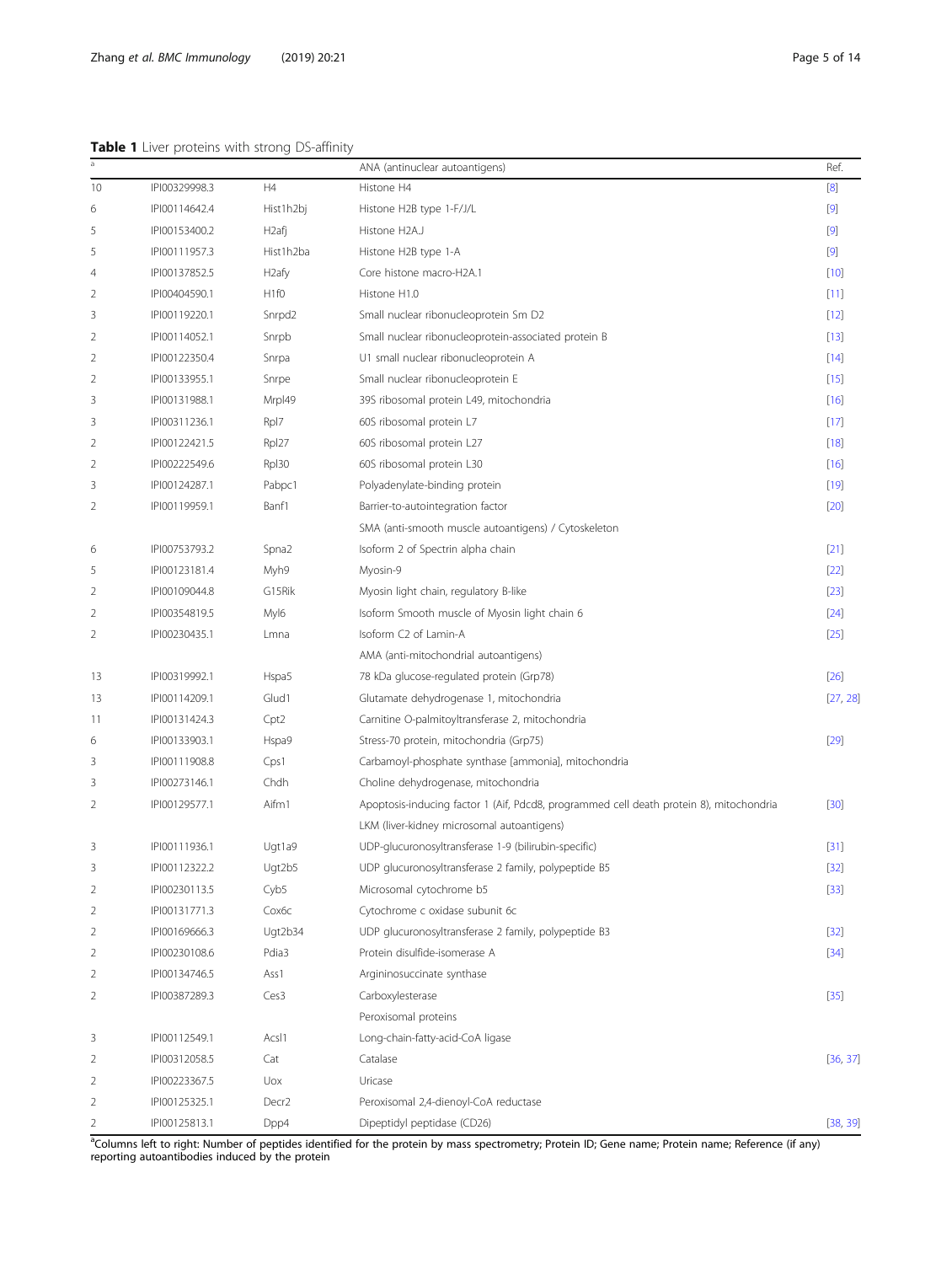## <span id="page-5-0"></span>Table 2 Liver proteins with moderate DS-affinity

| a              |               |                                 | ANA (antinuclear autoantigens)                                                               | Ref.     |
|----------------|---------------|---------------------------------|----------------------------------------------------------------------------------------------|----------|
| 8              | IPI00230730.4 | Hist2h3b                        | Histone H3.2                                                                                 | $[41]$   |
| 4              | IPI00223713.5 | Hist1h1c                        | Histone H1.2                                                                                 | $[42]$   |
| 2              | IPI00459318.1 | Hist1h2bp                       | Putative uncharacterized protein, histone                                                    | [9]      |
| 2              | IPI00136632.3 | H <sub>2</sub> afy <sub>3</sub> | Histone H2A member Y3                                                                        | $[43]$   |
| 2              | IPI00320149.2 | H <sub>2</sub> afv              | Histone H2A member V                                                                         | $[9]$    |
| 6              | IPI00308706.4 | RpI <sub>5</sub>                | 60S ribosomal protein L5                                                                     |          |
| 5              | IPI00127085.6 | Rpl10a                          | 60S ribosomal protein L10a                                                                   |          |
| 3              | IPI00555113.2 | Rpl18                           | 60S ribosomal protein L18                                                                    |          |
| 3              | IPI00138892.2 | Uba52                           | Ubiquitin-60S ribosomal protein L40                                                          |          |
| 2              | IPI00122598.3 | EG382723                        | Similar to ribosomal protein L10                                                             |          |
| 5              | IPI00339468.4 | Dhx9                            | Isoform 2 of ATP-dependent RNA helicase, DNA helicase II                                     | $[44]$   |
| 4              | IPI00121596.3 | Prpf8                           | Pre-mRNA-processing-splicing factor 8                                                        |          |
| 3              | IPI00109764.2 | Top1                            | DNA topoisomerase 1 (Scl-70)                                                                 | $[45]$   |
| 2              | IPI00322749.3 | Snrpd1                          | Small nuclear ribonucleoprotein Sm D1                                                        | $[46]$   |
| 2              | IPI00120162.1 | Csnk2a1                         | Casein kinase II subunit alpha                                                               | $[17]$   |
|                |               |                                 | SMA (anti-smooth muscle autoantigens) / Cytoskeleton                                         |          |
| 6              | IPI00400300.1 | Lmna                            | Isoform C of Lamin-A                                                                         | $[47]$   |
| 4              | IPI00113886.1 | Lmnb2                           | Isoform B3 of Lamin-B                                                                        | $[48]$   |
| 2              | IPI00126191.5 | Lmnb <sub>2</sub>               | Isoform B2 of Lamin-B                                                                        | $[49]$   |
| 2              | IPI00113824.1 | Hspg2                           | Basement membrane-specific heparan sulfate proteoglycan core protein                         | $[50]$   |
|                |               |                                 | AMA (anti-mitochondrial autoantigens)                                                        |          |
| 5              | IPI00331555.2 | Bckdha                          | Branched chain keto acid dehydrogenase E1, alpha polypeptide (mitochondrion matrix)          | $[51]$   |
| 5              | IPI00111877.1 | Ssbp1                           | Single-stranded DNA-binding protein, mitochondria                                            |          |
| 4              | IPI00153144.3 | Suox                            | Sulfite oxidase, mitochondria                                                                | $[52]$   |
| 3              | IPI00133208.3 | Hspa1l                          | Heat shock 70 kDa protein 1L                                                                 | $[53]$   |
| 2              | IPI00323357.3 | Hspa8                           | Heat shock cognate 71 kDa protein                                                            | $[54]$   |
| 3              | IPI00420718.4 | Hmgcs2                          | Hydroxymethylglutaryl-CoA synthase, mitochondria                                             | $[27]$   |
| 3              | IPI00223092.5 | Hadha                           | Trifunctional enzyme subunit alpha, mitochondria                                             |          |
| 3              | IPI00135651.1 | Slc25a13                        | Calcium-binding mitochondrial carrier protein Aralar2                                        |          |
| 3              | IPI00111885.1 | Ugcrc1                          | Cytochrome b-c1 complex subunit 1, mitochondria                                              | $[33]$   |
| 3              | IPI00132799.4 | C <sub>1</sub> qbp              | Complement component 1 q subcomponent binding protein                                        |          |
| 2              | IPI00127841.3 | Slc25a5                         | ADP/ATP translocase (mitochondrion inner membrane)                                           |          |
| $\overline{2}$ | IPI00387379.1 | Decr1                           | 2,4-dienoyl-CoA reductase, mitochondria                                                      |          |
|                |               |                                 | LKM (liver-kidney microsomal autoantigens)                                                   |          |
| 6              | IPI00117914.3 | Arg1                            | Arginase-1                                                                                   | $[55]$   |
| 6              | IPI00115679.1 | Ganab                           | Isoform 2 of Neutral alpha-glucosidase A                                                     | $[56]$   |
| 4              | IPI00621548.2 | Por                             | NADPH-cytochrome P450 reductase                                                              | $[57]$   |
| 4              | IPI00134691.3 | Ugt1a1                          | UDP-glucuronosyltransferase 1-1                                                              | $[58]$   |
| 2              | IPI00110556.1 | Cyp2e1                          | Cytochrome P450 2E1                                                                          | [59, 60] |
| 2              | IPI00321644.3 | Cyp2d26                         | Cytochrome P450 2D26 (mouse) (LKM1 human)                                                    | $[31]$   |
|                |               |                                 | Peroxisomal proteins                                                                         |          |
| 6              | IPI00127558.3 | Acox1                           | Peroxisomal acyl-coenzyme A oxidase                                                          |          |
| 6              | IPI00127276.1 | Ehhadh                          | Enoyl-Coenzyme A hydratase/3-hydroxyacyl CoA dehydrogenase (peroxisomal bifunctional enzyme) | $[16]$   |
| 2              | IPI00331628.5 | Hsd17b4                         | Peroxisomal multifunctional enzyme type (17 beta-hydroxysteroid dehydrogenase type 4)        | [61]     |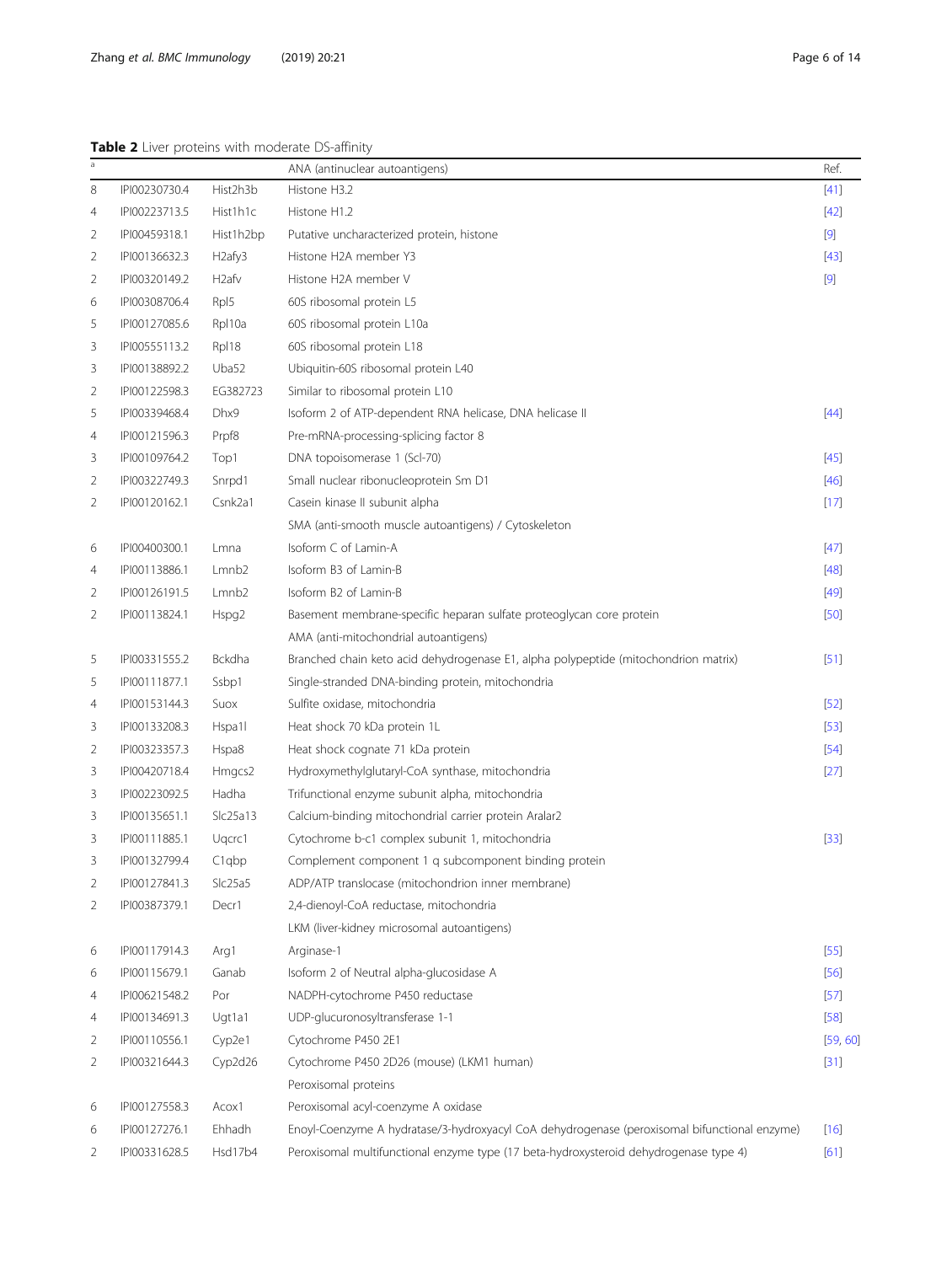|  | <b>Table 2</b> Liver proteins with moderate DS-affinity (Continued) |  |
|--|---------------------------------------------------------------------|--|
|  |                                                                     |  |

| a             |               |                  | ANA (antinuclear autoantigens)                                                         | Ref. |
|---------------|---------------|------------------|----------------------------------------------------------------------------------------|------|
|               |               |                  | Miscellaneous                                                                          |      |
| 4             | IPI00115599.6 | Hsd11b1          | Corticosteroid 11-beta-dehydrogenase isozyme                                           |      |
| 3             | IPI00117705.1 | Ddost            | Dolichyl-diphosphooligosaccharide-protein glycosyltransferase 48 kDa subunit           |      |
| 3             | IPI00313236.3 | Sc27a5           | Bile acyl-CoA synthetase                                                               |      |
| 2             | IPI00309035.2 | Rpn1             | Dolichyl-diphosphooligosaccharide-protein glycosyltransferase subunit 1 (ribophorin 1) |      |
| $\mathcal{L}$ | IPI00127016.1 | Hsd17b6          | Hydroxysteroid 17-beta dehydrogenase                                                   | [62] |
| $\mathcal{L}$ | IPI00130985.1 | Rdh <sub>7</sub> | Retinol dehydrogenase                                                                  |      |

a<br>Columns left to right: Number of peptides identified for the protein by mass spectrometry; Protein ID; Gene name; Protein name; Reference (if any) reporting autoantibodies induced by the protein

identified here have not been reported. Anti-smooth muscle autoantigens identified in the 0.4 M NaCl elution included various forms of tropomyosin, actinin, fibronectin, actin, myosin, lamin, spectrin, and tubulin. Among the 15 identified here, 12 are bona fide autoantigens. Among the 35 proteins associated with mitochondria, 32 are enzymes, with 8/32 being reported autoantigens. These enzymes are from diverse families, e.g., dehydrogenases, synthases, acyltransferases, or carboxylases.

Similar to those identified in the 1.0 M and 0.6 M factions, the LKM autoantigens included members of cytochrome and UDP-glucuronosyltransferase families. In addition, 3 unrelated proteins, Mttp, Aldh1l1, and Ces1 were identified. Ces1 is a verified autoantigen. Six enzymes associated with the peroxisome were identified. Thus far, only peroxisomal sarcosine oxidase has been described to be an autoantigen. In addition to the above autoantigen categories, additional proteins were found associated with apoptosis and the proteasome (Table [3](#page-7-0)). Annexin A6 and 14–3-3 proteins are reported autoantigens. Members of the proteasome have also been reported as autoantigens.

The remaining 34 proteins could not easily be classified into particular categories. The majority of them are not yet characterized as autoantigens. However, some are reported autoantigens, such as calreticulin, calnexin, catenin, protein disulfide-isomerase, peroxiredoxin 4, vitamin D-binding protein, and complement C3 (Table [3\)](#page-7-0).

## Discussion

Under normal physiologic conditions, the immune system is designed to protect from infection and disease through intricate mechanisms that distinguish self from non-self. It is a mystery why and how the immune system is mistakenly triggered to attack the body's self. Autoimmune responses are causally linked to autoantibodies, autoreactive cells, or both. Despite advances in our understanding of the many facets of autoimmunity, the underlying molecular and cellular mechanisms that trigger autoimmunity remain largely unknown.

We are intrigued by the question why and how a vast number of diverse, seemingly functionally disconnected proteins in different parts of the body and with diverse structures and biological functions can all induce a converging autoimmune response, i.e., the production of autoantibodies by autoreactive B cells. Based on our previous studies [[1](#page-11-0), [2\]](#page-11-0), we concluded that autoantigens share a common biochemical property in their binding affinity to dermatan sulfate (DS), also called chondroitin sulfate B, a glycosaminoglycan-type mucopolysaccharide found mostly in skin but also in blood vessels, heart valves, tendons, lungs, and other tissues. DS can directly bind molecules released from dying cells or other sources and form macromolecular DS-autoantigen complexes, and such complexes, in turn, can stimulate autoreactive B cells through simultaneous engagement of multiple signaling molecules on the B cell surface to induce an activated B cell response. To further characterize our proposed "unifying principle of autoantigenicity" based on DS-affinity as a shared physicochemical property of autoantigens, we tested whether we could identify autoantigens from a specific parenchymal organ, and whether autoantigens showed preferential intrinsic biochemical propensity for high DS-affinity.

Autoimmune liver diseases result from the immune system mistakenly attacking hepatocytes or cholangiocytes in the liver [[3](#page-11-0)–[5\]](#page-11-0). Patients with these chronic conditions are usually initially rather asymptomatic, and autoantibody serology tests are often necessary to clarify the diagnosis [[6,](#page-11-0) [7\]](#page-11-0). For example, while routine blood tests for liver enzymes can reveal patterns of hepatitis, further autoantibody tests are needed to diagnose autoimmune hepatitis. Autoantibody tests also help distinguish autoimmune hepatitis from other liver diseases, such as viral hepatitis or metabolic diseases such as Wilson disease.

Common autoimmune liver diseases include autoimmune hepatitis (AIH) [[3](#page-11-0)], primary biliary cirrhosis (PBC) [[4](#page-11-0)], and primary sclerosing cholangitis (PSC) [[5](#page-11-0)]. An autoimmune liver disease panel (a series of tests that detect autoantibodies to common autoantigens associated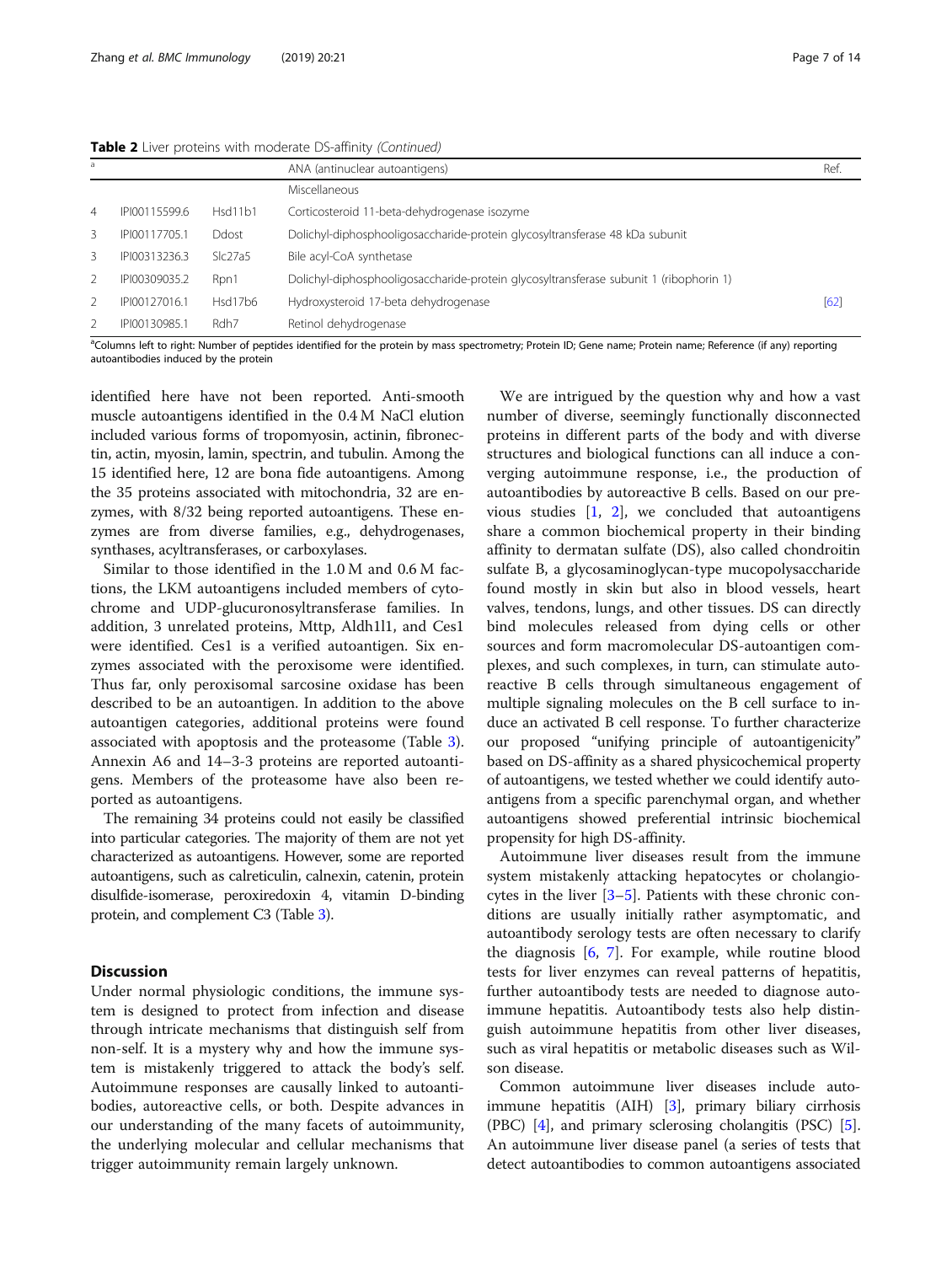## <span id="page-7-0"></span>Table 3 Liver proteins with weak DS-affinity

| $\rm{a}$       |                         | ANA (antinuclear autoantigens)                                                                                                   | Ref.   |
|----------------|-------------------------|----------------------------------------------------------------------------------------------------------------------------------|--------|
| 19             | IPI00122011.2 Sf3b3     | Isoform 1 of Splicing factor 3B subunit                                                                                          | [63]   |
| 14             | IPI00420807.3 Sfrs1     | Isoform 1 of Splicing factor, arginine/serine-rich                                                                               |        |
| 2              | IPI00153743.1 Sfrs7     | Isoform 2 of Splicing factor, arginine/serine-rich                                                                               |        |
| 4              | IPI00123604.4 Rpsa      | 40S ribosomal protein SA                                                                                                         |        |
| 3              | IPI00469260.3 Eftud2    | 116 kDa U5 small nuclear ribonucleoprotein component                                                                             | [64]   |
| 2              | IPI00170008.1 Snrpa1    | U2 small nuclear ribonucleoprotein A                                                                                             | [65]   |
| 2              | IPI00114052.1 Snrpb     | Small nuclear ribonucleoprotein-associated protein                                                                               | $[13]$ |
| $\overline{2}$ | IPI00119220.1 Snrpd2    | Small nuclear ribonucleoprotein Sm D2                                                                                            | [66]   |
| $\overline{2}$ | IPI00226073.2 Hnrnpf    | Isoform 1 of Heterogeneous nuclear ribonucleoprotein F                                                                           |        |
| 2              | IPI00109860.3 Rbm8a     | Isoform 2 of RNA-binding protein 8                                                                                               |        |
|                |                         | SMA (anti-smooth muscle autoantigens)/Cytoskeleton                                                                               |        |
|                | 19 IPI00123316.1 Tpm1   | Isoform 1 of Tropomyosin alpha-1 chain                                                                                           | [67]   |
|                | 13 IPI00169707.2 Tpm3   | Tropomyosin 3, gamm                                                                                                              | [68]   |
| 9              | IPI00230044.5 Tpm3      | Isoform 2 of Tropomyosin alpha-3 chain                                                                                           |        |
| 2              | IPI00421223.3 Tpm4      | Tropomyosin alpha-4 chain                                                                                                        | [69]   |
| 13             | IPI00118899.1 Actn4     | Alpha-actinin                                                                                                                    | $[70]$ |
| 9              | IPI00113539.2 Fn1       | Fibronectin                                                                                                                      | $[71]$ |
| 7              | IPI00110850.1 Actb      | Actin, cytoplasmic                                                                                                               | $[72]$ |
| 6              | IPI00110827.1 Acta1     | Actin, alpha skeletal muscle                                                                                                     | $[72]$ |
| 7              | IPI00265380.4 Myh8      | Myosin-8                                                                                                                         | $[73]$ |
| 3              | IPI00129404.1 Myh6      | Myosin-6                                                                                                                         |        |
| 3              | IPI00114894.1 Myh11     | Isoform 1 of Myosin-1                                                                                                            |        |
| 5              | IPI00230394.5 Lmnb1     | Lamin-B                                                                                                                          | $[74]$ |
| 4              | IPI00121892.9 Spnb2     | Isoform 2 of Spectrin beta chain                                                                                                 | $[75]$ |
| 3              | IPI00227299.6 Vim       | Vimentin                                                                                                                         | [69]   |
| 2              | IPI00109061.1 Tubb2b    | Tubulin beta-2B chain                                                                                                            | $[76]$ |
|                |                         | AMA (anti-mitochondrial autoantigens)                                                                                            |        |
| 52             | IPI00129526.1 Hsp90b1   | Endoplasmin                                                                                                                      | $[26]$ |
| 9              | IPI00229080.7 Hsp90ab1  | <b>MCG1823</b>                                                                                                                   |        |
| 4              | IPI00330804.4 Hsp90aa1  | Heat shock protein HSP 90-alpha                                                                                                  |        |
| 39             | IPI00136213.5 Sardh     | Sarcosine dehydrogenase, mitochondrial                                                                                           |        |
| 31             | IPI00468481.2 Atp5b     | ATP synthase subunit beta, mitochondrial                                                                                         | $[77]$ |
|                | 21 IPI00130280.1 Atp5a1 | ATP synthase subunit alpha, mitochondrial                                                                                        |        |
| 27             | IPI00471246.2 lvd       | Isovaleryl-CoA dehydrogenase, mitochondrial                                                                                      |        |
|                | 17 IPI00134809.2 Dlst   | Isoform 1 of Dihydrolipoyllysine-residue succinyltransferase component of 2-oxoglutarate dehydrogenase complex,<br>mitochondrial | $[78]$ |
| 2              | IPI00756386.1 Dhtkd1    | Probable 2-oxoglutarate dehydrogenase E1 component DHKTD1, mitochondrial                                                         |        |
| 13             | IPI00331564.2 Dld       | Dihydrolipoyl dehydrogenase                                                                                                      |        |
| 7              | IPI00130535.1 Dbt       | Lipoamide acyltransferase component of branched-chain alpha-keto acid dehydrogenase complex, mitochondrial                       | $[78]$ |
| 3              | IPI00153660.4 Dlat      | Dihydrolipoyllysine-residue acetyltransferase component of pyruvate dehydrogenase complex, mitochondrial                         |        |
| 13             | IPI00387491.1 Aass      | Alpha-aminoadipic semialdehyde synthase, mitochondrial                                                                           |        |
| 13             | IPI00468653.4 Pccb      | Propionyl-CoA carboxylase beta chain, mitochondrial                                                                              |        |
| 12             | IPI00330523.1 Pcca      | Propionyl-CoA carboxylase alpha chain, mitochondrial                                                                             |        |
| 11             | IPI00110843.3 Agmat     | Agmatinase, mitochondrial                                                                                                        |        |
| 9              | IPI00114710.2 Pcx       | Pyruvate carboxylase, mitochondrial isoform 2                                                                                    |        |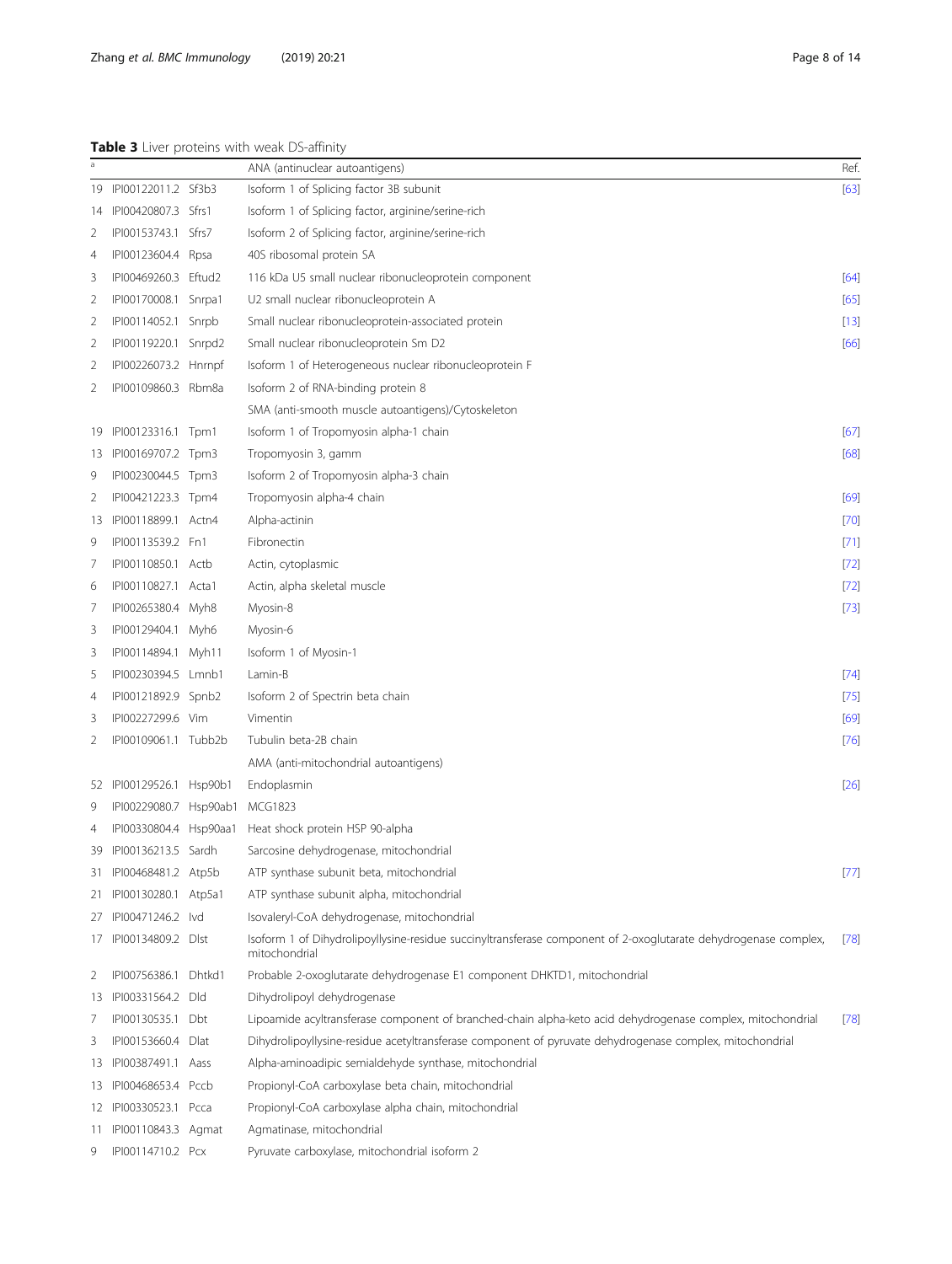## Table 3 Liver proteins with weak DS-affinity (Continued)

| $\rm{a}$       |                         | ANA (antinuclear autoantigens)                                              | Ref.   |
|----------------|-------------------------|-----------------------------------------------------------------------------|--------|
| 7              | IPI00111218.1 Aldh2     | Aldehyde dehydrogenase, mitochondrial                                       | $[27]$ |
| 4              | IPI00226430.2 Acaa2     | 3-Ketoacyl-CoA thiolase, mitochondrial                                      |        |
| 3              | IPI00119766.1 Rdh16     | Retinol dehydrogenase 1                                                     |        |
| 3              | IPI00405699.2 Aldh4a1   | Delta-1-pyrroline-5-carboxylate dehydrogenase, mitochondrial                |        |
| 3              | IPI00121309.2 Ndufs3    | NADH dehydrogenase [ubiquinone] iron-sulfur protein 3, mitochondrial        |        |
| 3              | IPI00753303.2 Npl22     | Dihydrodipicolinate synthase-like, mitochondrial                            |        |
| 3              | IPI00169862.1 Coq9      | Ubiquinone biosynthesis protein COQ9, mitochondrial                         |        |
| $\overline{2}$ | IPI00323592.2 Mdh2      | Malate dehydrogenase, mitochondrial                                         |        |
| $\overline{2}$ | IPI00121105.2 Hadh      | Hydroxyacyl-coenzyme A dehydrogenase, mitochondrial                         |        |
| 2              | IPI00459725.2 Idh3a     | Isoform 1 of Isocitrate dehydrogenase [NAD] subunit alpha, mitochondrial    | $[79]$ |
| 2              | IPI00133553.1 Mut       | Methylmalonyl-CoA mutase, mitochondrial                                     |        |
| 2              | IPI00115607.3 Hadhb     | Trifunctional enzyme subunit beta, mitochondrial                            |        |
| 2              | IPI00130804.1 Ech1      | Delta(3,5)-Delta(2,4)-dienoyl-CoA isomerase, mitochondrial                  | [80]   |
| 2              | IPI00469195.2 Echdc2    | Isoform 1 of Enoyl-CoA hydratase domain-containing protein 2, mitochondrial |        |
| 2              | IPI00314909.2 Agxt      | Alanine-glyoxylate aminotransferase                                         |        |
| 2              | IPI00226140.5 Maob      | Amine oxidase [flavin-containing]                                           | [81]   |
| 2              | IPI00121440.4 Etfb      | Electron transfer flavoprotein subunit beta                                 | $[82]$ |
| 2              | IPI00454008.1 Shmt2     | Serine hydroxymethyltransferase                                             |        |
|                |                         | LKM (liver-kidney microsomal autoantigens)                                  |        |
| 54             | IPI00309073.2 Mttp      | Microsomal triglyceride transfer protein                                    |        |
| 33             | IPI00153317.3 Aldh1l1   | 10-formyltetrahydrofolate dehydrogenase                                     |        |
|                | 10 IPI00111936.1 Ugt1a9 | UDP-glucuronosyltransferase 1-9                                             | $[31]$ |
| 8              | IPI00762897.2 Ugcgl1    | UDP-glucose:glycoprotein glucosyltransferase                                |        |
| 3              | IPI00127223.3 Ugt2b36   | UDP-glucuronosyltransferase                                                 |        |
| 3              | IPI00114778.1 Cyp2c37   | Cytochrome P450 2C37                                                        | $[83]$ |
| 3              | IPI00131176.1 mt-Co2    | Cytochrome c oxidase subunit 2                                              |        |
| $\overline{2}$ | IPI00323908.1 Cyp2d10   | Cytochrome P450 2D10                                                        | $[83]$ |
| 3              | IPI00331322.3 Mgst1     | Microsomal glutathione S-transferase                                        |        |
| 9              | IPI00115867.4 Ces1      | Liver carboxylesterase                                                      | $[35]$ |
|                |                         | Peroxisomal proteins                                                        |        |
| 6              | IPI00331596.6 Pecr      | Peroxisomal trans-2-enoyl-CoA reductase                                     |        |
| 3              | IPI00134870.3 Acox2     | Peroxisomal acyl-coenzyme A oxidase                                         |        |
| 5              | IPI00110719.1 Pipox     | Peroxisomal sarcosine oxidase                                               | $[84]$ |
| 2              | IPI00130924.1 Slc27a2   | Very long-chain acyl-CoA synthetaselow-den                                  |        |
| 2              | IPI00121833.3 Acaa1a    | Acaa1b 3-ketoacyl-CoA thiolase A, peroxisomal                               |        |
| 2              | IPI00111235.2 Aldh3a2   | Fatty aldehyde dehydrogenase variant                                        |        |
|                |                         | Apoptosis                                                                   |        |
| 9              | IPI00310240.4 Anxa6     | Annexin A6 isoform                                                          | $[85]$ |
| 5              | IPI00116498.1 Ywhaz     | 14-3-3 protein zeta/delta                                                   | $[86]$ |
| 5              | IPI00118384.1 Ywhae     | 14-3-3 protein epsilon                                                      | [87]   |
| 5              | IPI00230707.6 Ywhag     | 14-3-3 protein gamma                                                        | $[87]$ |
|                |                         | Proteasome                                                                  |        |
| 8              | IPI00113845.1 Psmb1     | Proteasome subunit beta type-1                                              | [88]   |
| 4              | IPI00119239.2 Psmb6     | Proteasome subunit beta type-6                                              |        |
| 3              | IPI00116712.1 Psmb8     | Proteasome subunit beta type-8                                              |        |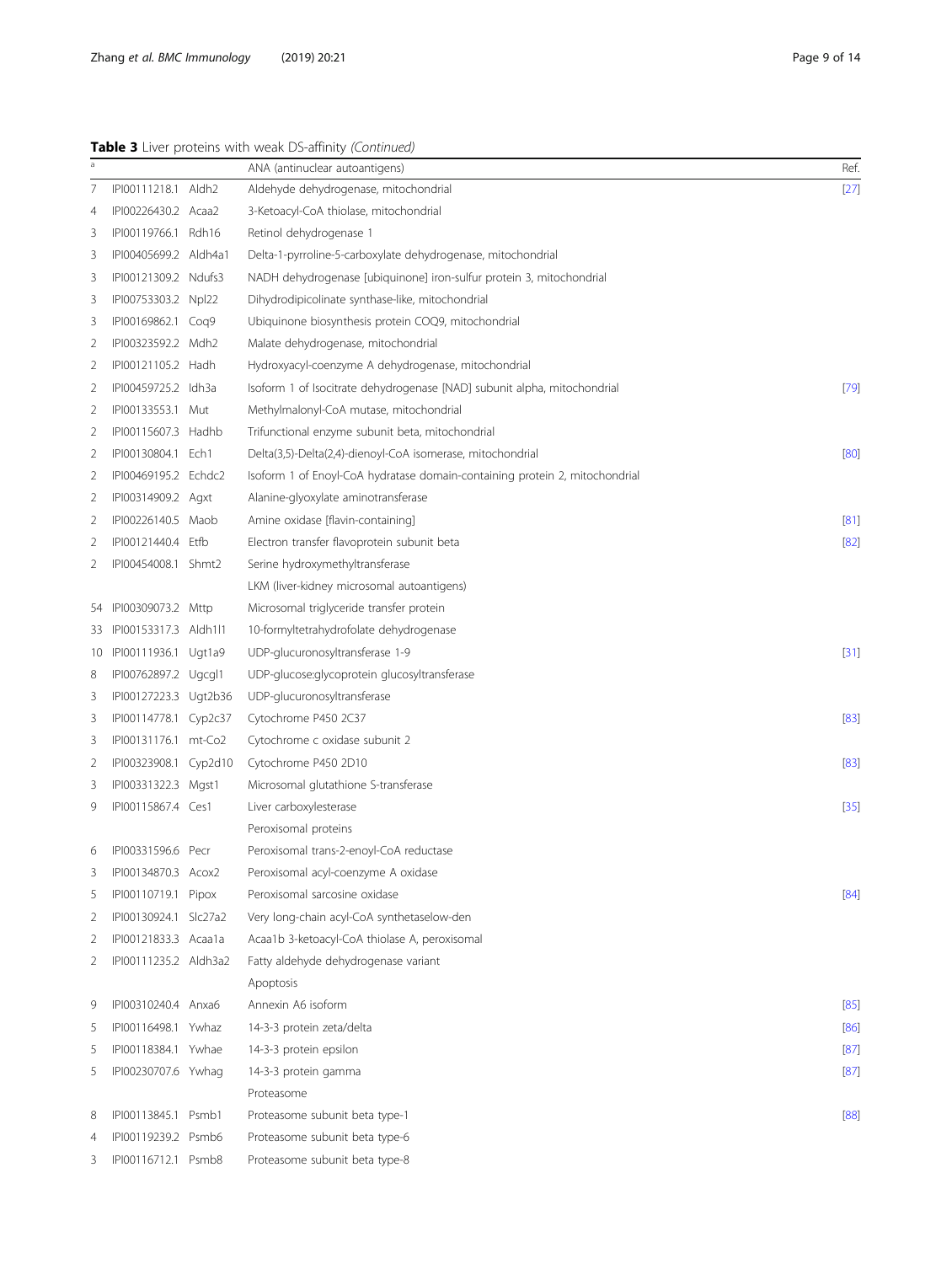## Table 3 Liver proteins with weak DS-affinity (Continued)

| a              |                      |                   | ANA (antinuclear autoantigens)                                                                                   | Ref.   |
|----------------|----------------------|-------------------|------------------------------------------------------------------------------------------------------------------|--------|
| 2              | IPI00128945.1        | Psmb <sub>2</sub> | Proteasome subunit beta type-2                                                                                   |        |
| 2              | IPI00129512.3 Psmb4  |                   | Proteasome subunit beta type-4                                                                                   |        |
| $\overline{2}$ | IPI00136483.1 Psmb7  |                   | Proteasome subunit beta type-7                                                                                   |        |
| 5              | IPI00331644.5        | Psma3             | Proteasome subunit alpha type-3                                                                                  | [88]   |
| 4              | IPI00109122.1        | Psma8             | Proteasome subunit alpha type-7-like                                                                             |        |
| 4              | IPI00131845.1 Psma6  |                   | Proteasome subunit alpha type-6                                                                                  |        |
| 4              | IPI00420745.7 Psma2  |                   | Proteasome subunit alpha type-2                                                                                  |        |
| 4              | IPI00277001.4 Psma4  |                   | Proteasome subunit alpha type-4                                                                                  | [89]   |
|                |                      |                   | Miscellaneous                                                                                                    |        |
| 68             | IPI00123639.1 Calr   |                   | Calreticulin                                                                                                     | $[77]$ |
| 67             | IPI00271951.5 Pdia4  |                   | Protein disulfide isomerase A                                                                                    |        |
| 61             | IPI00122815.3 P4hb   |                   | Protein disulfide-isomerase                                                                                      | [90]   |
| 17             | IPI00222496.3 Pdia6  |                   | Putative uncharacterized protein                                                                                 |        |
| 2              | IPI00163011.2 Txndc5 |                   | Thioredoxin domain-containing protein                                                                            |        |
| 20             | IPI00119618.1 Canx   |                   | Calnexin                                                                                                         | [91]   |
| 18             | IPI00622235.5 Vcp    |                   | Transitional endoplasmic reticulum ATPase                                                                        | $[92]$ |
| 14             | IPI00125514.1 Entpd5 |                   | Ectonucleoside triphosphate diphosphohydrolase 5                                                                 |        |
| 11.            | IPI00475154.1 Rpn2   |                   | Dolichyl-diphosphooligosaccharide-protein glycosyltransferase subunit                                            |        |
| 2              | IPI00309035.2 Rpn1   |                   | Dolichyl-diphosphooligosaccharide--protein glycosyltransferase subunit                                           |        |
| 11             | IPI00112719.1 Alad   |                   | Delta-aminolevulinic acid dehydratase                                                                            |        |
| 10             | IPI00115680.1        | Prkcsh            | Isoform 1 of Glucosidase 2 subunit beta                                                                          |        |
| 7              | IPI00119063.2 Lrp1   |                   | Pro-low-density lipoprotein receptor-related protein (alpha-2-macroglobulin receptor, apolipoprotein E receptor) |        |
| 2              | IPI00624663.3 Pzp    |                   | Alpha-2-macroglobulin                                                                                            |        |
| 7              | IPI00135512.1 Cnpy2  |                   | Protein canopy homolog 2                                                                                         |        |
| 6              | IPI00316314.1 Hacl1  |                   | 2-hydroxyacyl-CoA lyase                                                                                          |        |
| 6              | IPI00116254.1 Prdx4  |                   | Peroxiredoxin-4                                                                                                  | [93]   |
| 6              | IPI00125899.1 Ctnnb1 |                   | Catenin beta-1                                                                                                   |        |
| 4              | IPI00112963.1 Ctnna1 |                   | Catenin alpha-1                                                                                                  | [94]   |
| 5              | IPI00113869.1 Bsg    |                   | Isoform 2 of Basigin (M6, EMMPRIN, TCSF, CD147)                                                                  |        |
| 4              | IPI00126184.7 Gc     |                   | Vitamin D-binding protein                                                                                        | $[95]$ |
| 4              | IPI00123342.4 Hyou1  |                   | Hypoxia up-regulated protein                                                                                     |        |
| 3              | IPI00130950.1        | <b>Bhmt</b>       | Betaine--homocysteine S-methyltransferase                                                                        | [96]   |
| 3              | IPI00134058.3 Erp44  |                   | Endoplasmic reticulum resident protein ERp44                                                                     |        |
| 3              | IPI00387282.4 Aadac  |                   | Arylacetamide deacetylase                                                                                        |        |
| 3              | IPI00122346.2 Ssr4   |                   | Signal sequence receptor, delta                                                                                  |        |
| 3              | IPI00317740.5 Gnb2l1 |                   | Guanine nucleotide-binding protein subunit beta-2-like                                                           |        |
| 3              | IPI00319973.3 Pgrmc1 |                   | Membrane-associated progesterone receptor component                                                              |        |
| 2              | IPI00279218.1 Apeh   |                   | Isoform 2 of Acylamino-acid-releasing enzyme                                                                     |        |
| 2              | IPI00323624.3 C3     |                   | Isoform Long of Complement C3                                                                                    | [97]   |
| 2              | IPI00116432.1 Fmo1   |                   | Dimethylaniline monooxygenase [N-oxide-forming]                                                                  |        |
| 2              | IPI00114044.1 Man2a1 |                   | Alpha-mannosidase                                                                                                |        |
| $\overline{2}$ | IPI00312018.6 Mlec   |                   | Malectin                                                                                                         |        |
| 2              | IPI00115241.1 Mup4   |                   | Major urinary protein 4                                                                                          |        |
|                |                      |                   |                                                                                                                  |        |

a<br>Columns left to right: Number of peptides identified for the protein by mass spectrometry; Protein ID; Gene name; Protein name; Reference (if any) reporting autoantibodies induced by the protein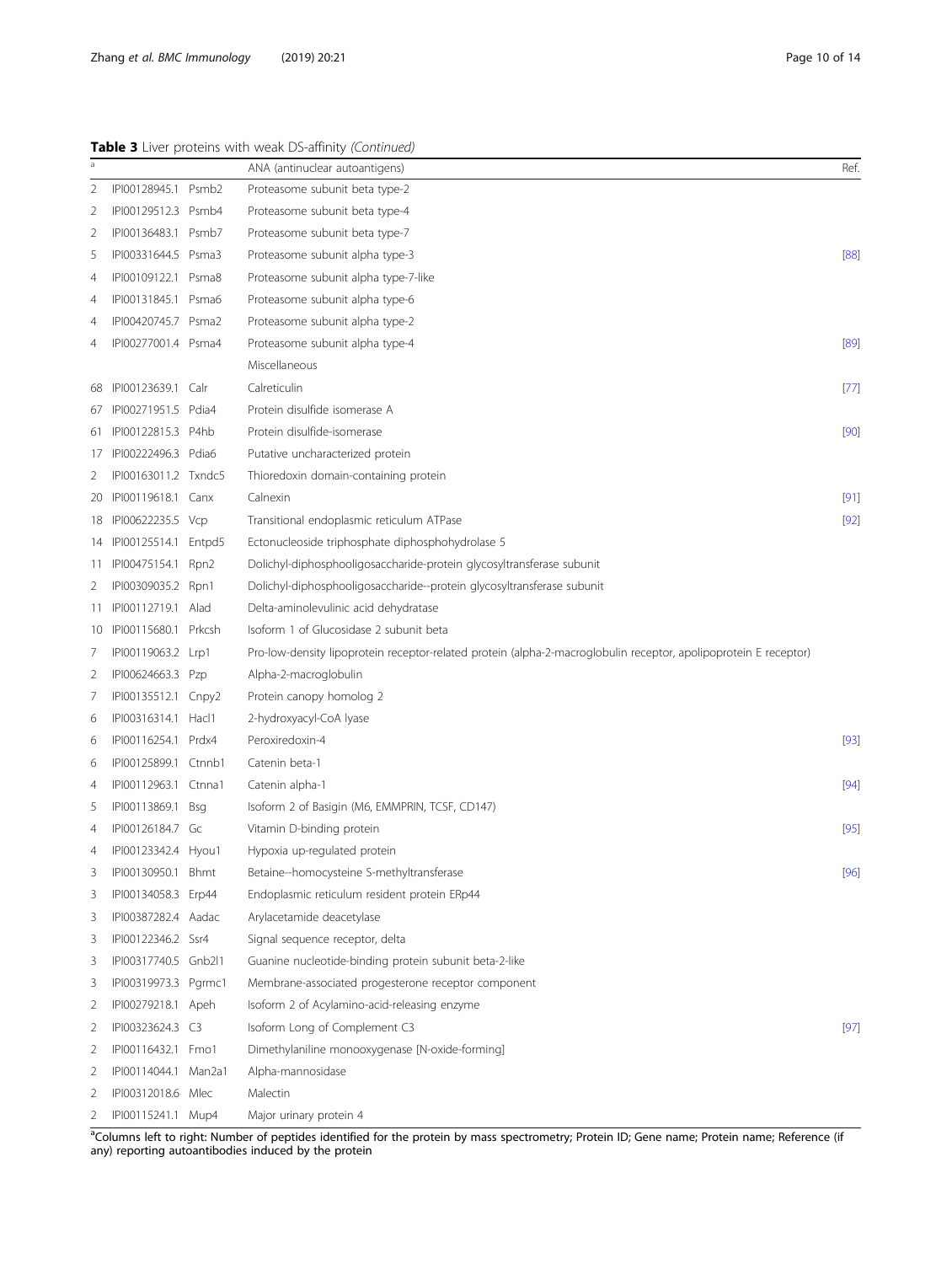<span id="page-10-0"></span>with these diseases) include anti-liver-kidney microsomal antibodies (LKM), anti-mitochondrial antibodies (AMA), anti-nuclear antibodies (ANA), and anti-smooth muscle antibodies (SMA). AIH is further classified to two types, type I is defined by positive ANA and SMA, whereas type 2 is associated with anti-KLM autoantibodies. ANA occur in a wide variety of systemic autoimmune diseases, such as systemic lupus erythematosus, rheumatoid arthritis, Sjögren syndrome, and systemic sclerosis. Lupus hepatitis is regarded as a distinct manifestation of SLE [\[98](#page-13-0)]. The identification of 41 confirmed or putative ANA autoantigens from liver tissue uncovered by our study may perhaps explain the overlap autoantibody profile and clinical manifestations between lupus and AIH. AMA are hallmark diagnostic markers for PBC. In PBC, the targets are small bile ducts, but the prototypic serologic response is the production of a multilineage immune response to mitochondrial autoantigens. AMA are detected in 90– 95% of PBC patients, although their presence is extremely low in the general population (varying between 0.16 and 1%) [\[99\]](#page-13-0). More than 60 autoantibodies have been detected in patients with PBC [[99\]](#page-13-0). In our current study, we identified 54 verified and putative autoantigens associated with mitochondria.

Based on all of our observation so far, we find that autoantigens with the strongest DS affinity are typically DNA- and RNA-binding proteins. Other autoantigens largely display moderate to weak DS affinity. However, it should be noted that our definition of DS binding strength is arbitrary, with DS-autoAg complexes dissociable at 1.0, 0.6, and 0.4 M ionic strength defined as strongly, moderately, and weakly binding, respectively. All of these DS-binding proteins would be expected to remain in complexed forms with DS under physiologic conditions. For example, cytochrome P450 2D6 (CYP2D6) is the

major autoantigen of LKM1 autoantibodies [\[100\]](#page-13-0), but its mouse homologues (Cyp2d26 and Cyp2d10) were found to possess only moderate to weak DS affinity (Tables [2](#page-5-0) and [3](#page-7-0)). As another example, PDC-E2 is a major autoantigen in PBC patients, but several components of the PDC (pyruvate dehydrogenase complex) were only identified in the weak but not the strong DS affinity fraction of this study (Table [3](#page-7-0)). Hence, these results suggest that proteins only need to exhibit some (sufficient) DS affinity to become potentially autoantigenic. It is also possible that in toto weakly DS-binding proteins may contain fragment epitopes with strong DS affinity, and such epitopes could determine the autoantigenicity of the protein.

The liver is the largest internal organ, the largest gland of the human body, and also the largest reservoir of human proteins. The liver serves hundreds of physiological functions, including removal of toxic substance, storage of glycogen, decomposition of red blood cells, production of bile and hormones, and synthesis of plasma proteins. Transcriptome analysis shows that 59% ( $n = 11$ , 553) of all human proteins ( $n = 19,613$ ) are expressed in the liver (The Human Protein Atlas). It should be noted that our DS-affinity approach provided a significant enrichment of liver protein autoantigens, yielding only a little over 200 proteins (i.e., around 1% of the total human proteome) as bona fide verified or potential autoantigens.

## Conclusions

Our study of DS-affinity enrichment of the liver proteome produced a comprehensive autoantigen-ome that includes 104 bona fide autoantigens and 108 potential autoantigens for autoimmune liver diseases. These autoantigens fell into the classical categories of autoantibodies for autoimmune liver diseases. Our study provides further support to a model in which DS-affinity is a distinct

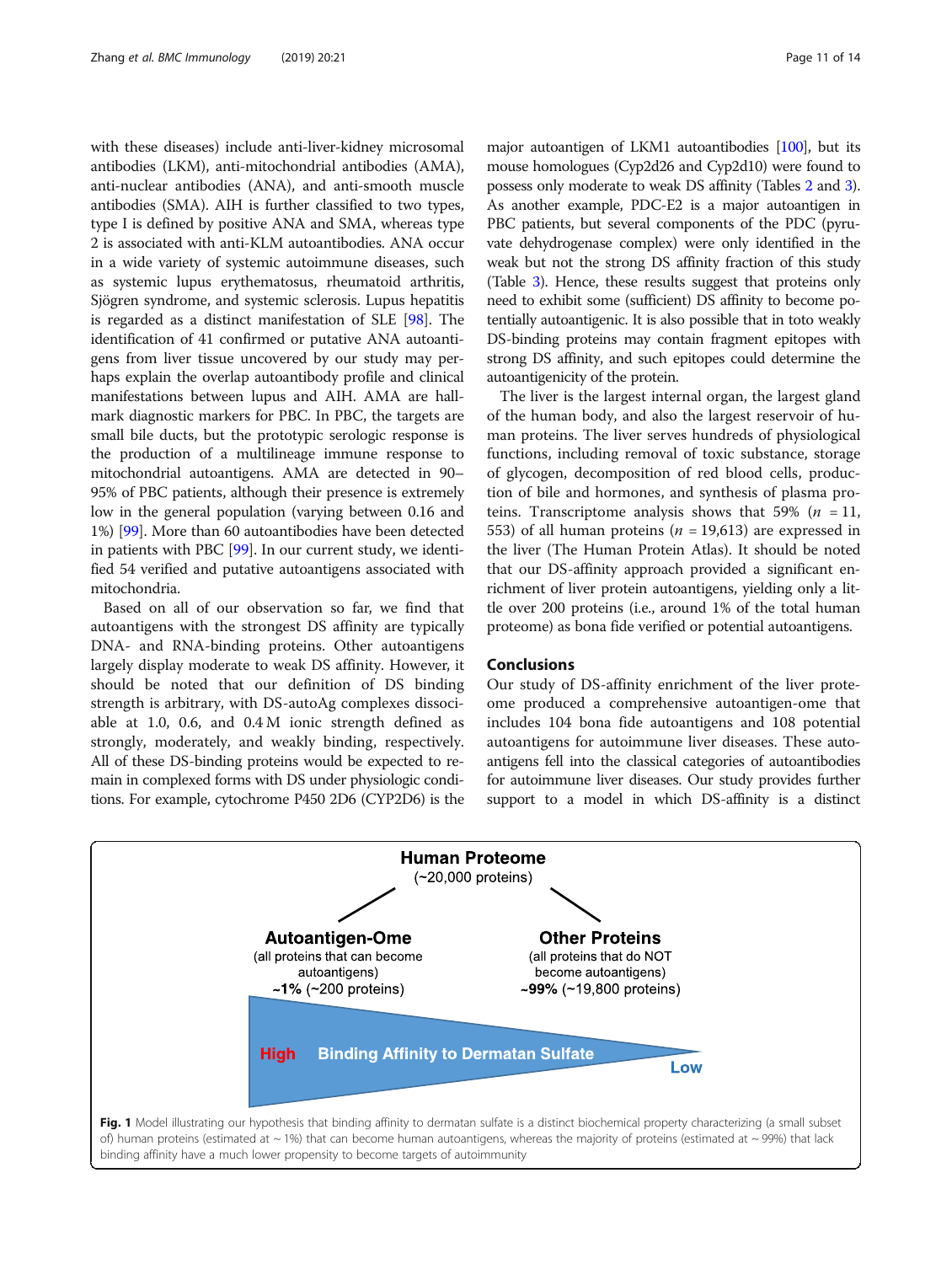<span id="page-11-0"></span>biochemical property of proteins that can become autoantigens, whereas proteins that lack DS-affinity have a much lower propensity to be targets of autoimmunity (Fig. [1](#page-10-0)). These results may help in the further characterization of autoantigenic molecules and thus point to new innovative directions in autoimmunity research.

#### Abbreviations

AIH: Autoimmune hepatitis; AMA: Anti-mitochondrial autoantibodies; DS: Dermatan sulfate; LKM: Liver-kidney microsomal autoantigens; PBC: Primary biliary cirrhosis; PSC: Primary sclerosing cholangitis; SMA: Smooth muscle autoantibodies

#### Acknowledgements

We thank the Taplin Biological Mass Spectrometry facility at Harvard Medical School for expert help with protein sequencing. We thank Michael W. Roehrl for editing the manuscript.

#### Authors' contributions

WZ carried out the experiments, analyzed the data, and reviewed the manuscript. JHR assisted in experiments and reviewed the manuscript. MHR consulted on the study, evaluated data, and edited the manuscript. JYW directed the study, analyzed data, conducted literature searches, and wrote the manuscript. All authors have read and approved the final manuscript.

#### Funding

This study was partially funded by the NIH (R01 AI068826 to JYW) and Curandis. The funding bodies were not involved in the design of the study and the collection, analysis, and interpretation of data and in writing the manuscript.

#### Availability of data and materials

All data generated or analyzed during this study are included in this published article.

#### Ethics approval and consent to participate

The mouse tissue use was approved by the Institutional Animal Care and Use Committee (IACUC) of Brigham and Women's Hospital (Boston, MA). All animal care was provided according to institutional, local, state, and federal regulations at the Brigham and Women's Hospital research animal facility.

#### Consent for publication

Not applicable.

#### Competing interests

WZ and JHR were supported by the NIH during the course of this study and declare no competing interests. MP Biomedicals is the current employer of JHR and has neither relation to nor made contribution to the study and has not had any role in this research. MHR declares no competing interests. JYW is a cofounder and shareholder of Curandis and declares no other competing interests.

#### Author details

<sup>1</sup>Department of Gastroenterology, Affiliated Hospital of Guizhou Medical University, Guiyang, Guizhou, China. <sup>2</sup>MP Biochemicals, Auckland, New Zealand. <sup>3</sup>Department of Pathology, Memorial Sloan Kettering Cancer Center, New York, USA. <sup>4</sup>Curandis, New York, USA.

#### Received: 6 December 2018 Accepted: 19 June 2019 Published online: 26 June 2019

#### References

- 1. Wang JY, Lee J, Yan M, Rho JH, Roehrl MH. Dermatan sulfate interacts with dead cells and regulates CD5(+) B-cell fate: implications for a key role in autoimmunity. Am J Pathol. 2011;178(5):2168–76.
- 2. Rho JH, Zhang W, Murali M, Roehrl MH, Wang JY. Human proteins with affinity for dermatan sulfate have the propensity to become autoantigens. Am J Pathol. 2011;178(5):2177–90.
- Terziroli Beretta-Piccoli B, Mieli-Vergani G, Vergani D. Autoimmune hepatitis: standard treatment and systematic review of alternative treatments. World J Gastroenterol. 2017;23(33):6030–48.
- 4. Trivedi HD, Lizaola B, Tapper EB, Bonder A. Primary biliary cholangitis: new treatments for an old disease. Frontline Gastroenterol. 2017;8(1):29–36.
- 5. Arndtz K, Hirschfield GM. Primary sclerosing cholangitis and the management of uncertainty and complexity. Frontline Gastroenterol. 2017; 8(4):260–6.
- 6. Sebode M, Weiler-Normann C, Liwinski T, Schramm C. Autoantibodies in autoimmune liver disease-clinical and diagnostic relevance. Front Immunol. 2018;9:609.
- 7. Toh BH. Diagnostic autoantibodies for autoimmune liver diseases. Clin Transl Immunology. 2017;6(5):e139.
- 8. Dieker J, Berden JH, Bakker M, Briand JP, Muller S, Voll R, Sjowall C, Herrmann M, Hilbrands LB, van der Vlag J. Autoantibodies against modified histone peptides in SLE patients are associated with disease activity and lupus nephritis. PLoS One. 2016;11(10):e0165373.
- 9. Burlingame RW, Rubin RL. Autoantibody to the nucleosome subunit (H2A-H2B)-DNA is an early and ubiquitous feature of lupus-like conditions. Mol Biol Rep. 1996;23(3–4):159–66.
- 10. Kwon YS, Chung J, Shin GT, Lee SY, Jang YJ. Variable region genes of human monoclonal autoantibodies to histones H2A and H2B from a systemic lupus erythematosus patient. Mol Immunol. 2005;42(3):311–7.
- 11. Wesierska-Gadek J, Penner E, Lindner H, Hitchman E, Sauermann G. Autoantibodies against different histone H1 subtypes in systemic lupus erythematosus sera. Arthritis Rheum. 1990;33(8):1273–8.
- 12. McClain MT, Ramsland PA, Kaufman KM, James JA. Anti-sm autoantibodies in systemic lupus target highly basic surface structures of complexed spliceosomal autoantigens. J Immunol. 2002;168(4):2054–62.
- 13. Wang H, Demirkan G, Bian X, Wallstrom G, Barker K, Karthikeyan K, Tang Y, Pasha SF, Leighton JA, Qiu J, et al. Identification of antibody against SNRPB, small nuclear Ribonucleoprotein-associated proteins B and B', as an autoantibody marker in Crohn's disease using an Immunoproteomics approach. J Crohns Colitis. 2017;11(7):848–56.
- 14. Mesa A, Somarelli JA, Wu W, Martinez L, Blom MB, Greidinger EL, Herrera RJ. Differential immunoglobulin class-mediated responses to components of the U1 small nuclear ribonucleoprotein particle in systemic lupus erythematosus and mixed connective tissue disease. Lupus. 2013;22(13): 1371–81.
- 15. Reuter R, Rothe S, Habets W, Van Venrooij WJ, Luhrmann R. Autoantibody production against the U small nuclear ribonucleoprotein particle proteins E, F and G in patients with connective tissue diseases. Eur J Immunol. 1990; 20(2):437–40.
- 16. Absi M, La Vergne JP, Marzouki A, Giraud F, Rigal D, Reboud AM, Reboud JP, Monier JC. Heterogeneity of ribosomal autoantibodies from human, murine and canine connective tissue diseases. Immunol Lett. 1989;23(1):35–41.
- 17. Neu E, von Mikecz AH, Hemmerich PH, Peter HH, Fricke M, Deicher H, Genth E, Krawinkel U. Autoantibodies against eukaryotic protein L7 in patients suffering from systemic lupus erythematosus and progressive systemic sclerosis: frequency and correlation with clinical, serological and genetic parameters. The SLE study group. Clin Exp Immunol. 1995;100(2): 198–204.
- 18. Perone D, Santos MA, Peixoto MS, Cicarelli RM. Trypanosoma cruzi: identification and characterization of a novel ribosomal protein L27 (TcrL27) that cross-reacts with an affinity-purified anti-Sm antibody. Parasitology. 2003;126(Pt 6):577–83.
- 19. Becker A, Ludwig N, Keller A, Tackenberg B, Eienbroker C, Oertel WH, Fassbender K, Meese E, Ruprecht K. Myasthenia gravis: analysis of serum autoantibody reactivities to 1827 potential human autoantigens by protein macroarrays. PLoS One. 2013;8(3):e58095.
- 20. Forne I, Carrascal M, Martinez-Lostao L, Abian J, Rodriguez-Sanchez JL, Juarez C. Identification of the autoantigen HB as the barrier-toautointegration factor. J Biol Chem. 2003;278(50):50641–4.
- 21. Azizah MR, Azila MN, Zulkifli MN, Norita TY. The prevalence of antinuclear, anti-dsDNA, anti-Sm and anti-RNP antibodies in a group of healthy blood donors. Asian Pac J Allergy Immunol. 1996;14(2):125–8.
- 22. Migliorini P, Baldini C, Rocchi V, Bombardieri S. Anti-Sm and anti-RNP antibodies. Autoimmunity. 2005;38(1):47–54.
- 23. Bledzhyants DA, Muratov RM, Movsesyan RR, Podlubnaya ZA. Autoantibodies to myosin light chains in the blood as early marker of myocardial injury after aortocoronary bypass surgery. Bull Exp Biol Med. 2007;144(2):241–5.
- 24. Latif N, Baker CS, Dunn MJ, Rose ML, Brady P, Yacoub MH. Frequency and specificity of antiheart antibodies in patients with dilated cardiomyopathy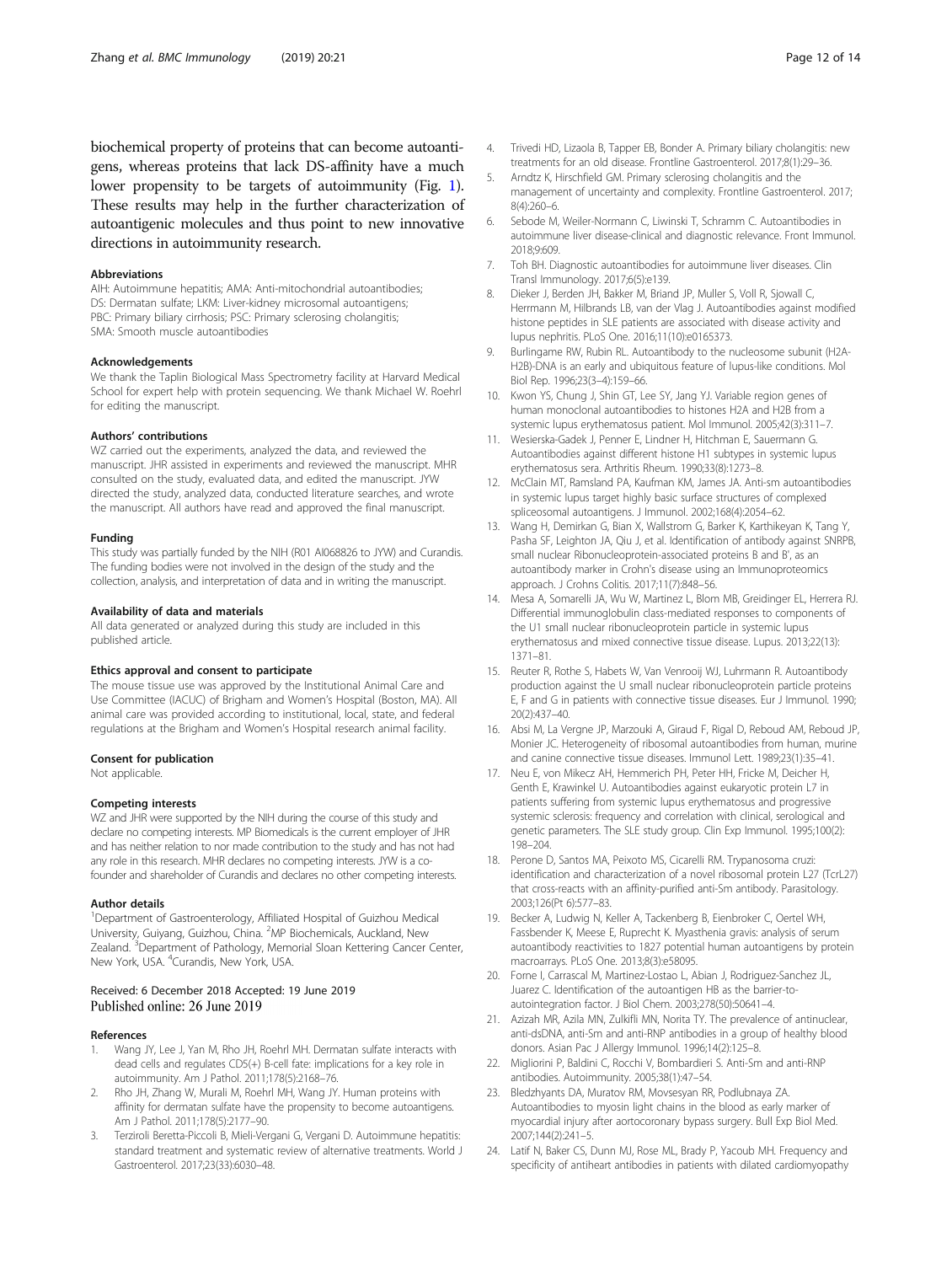<span id="page-12-0"></span>detected using SDS-PAGE and western blotting. J Am Coll Cardiol. 1993; 22(5):1378–84.

- 25. Malka D, Pham BN, Courvalin JC, Corbic M, Pessayre D, Erlinger S. Acute hepatitis caused by alverine associated with anti-Lamin a and C autoantibodies. J Hepatol. 1997;27(2):399–403.
- 26. Kadam KM, Mande PV, Gawas N, Ahire S, Khole LV. Autoantibodies to heatshock protein, HSPA5, and epitope spreading: high-dose dexamethasone therapy rescues ovarian function in experimental autoimmune ovarian insufficiency mouse model. Am J Reprod Immunol. 2016;75(5):580–93.
- 27. Toivola DM, Habtezion A, Misiorek JO, Zhang L, Nystrom JH, Sharpe O, Robinson WH, Kwan R, Omary MB. Absence of keratin 8 or 18 promotes antimitochondrial autoantibody formation in aging male mice. FASEB J. 2015;29(12):5081–9.
- 28. Mayasari N, Van Knegsel AT, de Vries RG, Kemp B, Parmentier HK. Natural autoantibodies in Bos taurus calves during the first twelve weeks of life. Vet Immunol Immunopathol. 2016;178:70–8.
- 29. Okubo M, Yamamoto K, Kato T, Matsuura N, Nishimaki T, Kasukawa R, Ito K, Mizushima Y, Nishioka K. Detection and epitope analysis of autoantigenreactive T cells to the U1-small nuclear ribonucleoprotein a protein in autoimmune disease patients. J Immunol. 1993;151(2):1108–15.
- 30. Li L, Chen SH, Yu CH, Li YM, Wang SQ. Identification of hepatocellularcarcinoma-associated antigens and autoantibodies by serological proteome analysis combined with protein microarray. J Proteome Res. 2008;7(2):611–20.
- 31. Manns MP, Obermayer-Straub P. Cytochromes P450 and uridine triphosphate-glucuronosyltransferases: model autoantigens to study druginduced, virus-induced, and autoimmune liver disease. Hepatology. 1997; 26(4):1054–66.
- 32. Obermayer-Straub P, Manns MP. Cytochromes P450 and UDP-glucuronosyltransferases as hepatocellular autoantigens. Baillieres Clin Gastroenterol. 1996;10(3):501–32.
- 33. Hao S, Fu R, Wang H, Shao Z. Screening novel autoantigens targeted by serum IgG autoantibodies in immunorelated pancytopenia by SEREX. Int J Hematol. 2017;106(5):622–30.
- 34. Edassery SL, Shatavi SV, Kunkel JP, Hauer C, Brucker C, Penumatsa K, Yu Y, Dias JA, Luborsky JL. Autoantigens in ovarian autoimmunity associated with unexplained infertility and premature ovarian failure. Fertil Steril. 2010;94(7): 2636–41.
- 35. Smith GC, Kenna JG, Harrison DJ, Tew D, Wolf CR. Autoantibodies to hepatic microsomal carboxylesterase in halothane hepatitis. Lancet. 1993;342(8877): 963–4.
- 36. Miura H, Tobe T, Nakano Y. Analysis of epitope regions for autoantibodies in catalase. Immunol Investig. 2010;39(8):796–806.
- 37. D'Souza A, Kurien BT, Rodgers R, Shenoi J, Kurono S, Matsumoto H, Hensley K, Nath SK, Scofield RH. Detection of catalase as a major protein target of the lipid peroxidation product 4-HNE and the lack of its genetic association as a risk factor in SLE. BMC Med Genet. 2008;9:62.
- 38. Kubota T, Iizuka H, Bachovchin WW, Stollar BD. Dipeptidyl peptidase IV (DP IV) activity in serum and on lymphocytes of MRL/Mp-lpr/lpr mice correlates with disease onset. Clin Exp Immunol. 1994;96(2):292–6.
- 39. Vojdani A, Bazargan M, Vojdani E, Samadi J, Nourian AA, Eghbalieh N, Cooper EL. Heat shock protein and gliadin peptide promote development of peptidase antibodies in children with autism and patients with autoimmune disease. Clin Diagn Lab Immunol. 2004;11(3):515–24.
- 40. Shi L, Gehin T, Chevolot Y, Souteyrand E, Mange A, Solassol J, Laurenceau E. Anti-heat shock protein autoantibody profiling in breast cancer using customized protein microarray. Anal Bioanal Chem. 2016;408(5):1497–506.
- 41. Chen M, Shirai M, Czaja AJ, Kurokohchi K, Arichi T, Arima K, Kodama T, Nishioka M. Characterization of anti-histone antibodies in patients with type 1 autoimmune hepatitis. J Gastroenterol Hepatol. 1998;13(5):483–9.
- 42. Konikoff F, Swissa M, Shoenfeld Y. Autoantibodies to histones and their subfractions in chronic liver diseases. Clin Immunol Immunopathol. 1989; 51(1):77–82.
- 43. Khan MA, Dixit K, Uddin M, Malik A, Alam K. Role of peroxynitrite-modified H2A histone in the induction and progression of rheumatoid arthritis. Scand J Rheumatol. 2012;41(6):426–33.
- 44. Xu Y, Liu AJ, Gao YX, Hu MG, Zhao GD, Zhao ZM, Liu R. Expression of Ku86 and presence of Ku86 antibody as biomarkers of hepatitis B virus related hepatocellular carcinoma. Dig Dis Sci. 2014;59(3):614–22.
- 45. Mahler M, Silverman ED, Schulte-Pelkum J, Fritzler MJ. Anti-Scl-70 (topo-I) antibodies in SLE: myth or reality? Autoimmun Rev. 2010;9(11):756–60.
- 46. Brahms H, Raymackers J, Union A, de Keyser F, Meheus L, Luhrmann R. The C-terminal RG dipeptide repeats of the spliceosomal Sm proteins D1 and D3 contain symmetrical dimethylarginines, which form a major B-cell epitope for anti-Sm autoantibodies. J Biol Chem. 2000;275(22):17122–9.
- 47. Lussiez V, Combe B, Graafland H, Rucheton M, Sany J. Anti-Sm and anti-RNP antibodies detected by immunoblotting in disseminated lupus erythematosus. Rev Rhum Mal Osteoartic. 1989;56(1):35–8.
- 48. Mjelle JE, Rekvig OP, Fenton KA. Nucleosomes possess a high affinity for glomerular laminin and collagen IV and bind nephritogenic antibodies in murine lupus-like nephritis. Ann Rheum Dis. 2007;66(12):1661–8.
- 49. Meyer O, Kuntz D, Kahn MF, Bourgeois R, Haim T. Characterization by immunoblotting (western blot) of anti-RNP antibodies in 36 connective tissue disease patients of whom 26 had mixed connective tissue disease. Comparison with 28 lupus patients with anti-Sm antibodies. Rev Rhum Mal Osteoartic. 1989;56(1):39–44.
- 50. Fillit H, Shibata S, Sasaki T, Spiera H, Kerr LD, Blake M. Autoantibodies to the protein core of vascular basement membrane heparan sulfate proteoglycan in systemic lupus erythematosus. Autoimmunity. 1993;14(3):243–9.
- 51. Kaburaki J, Stollar BD. Identification of human anti-DNA, anti-RNP, anti-SM, and anti-SS-A serum antibodies bearing the cross-reactive 16/6 idiotype. J Immunol. 1987;139(2):385–92.
- 52. Preuss B, Berg C, Altenberend F, Gregor M, Stevanovic S, Klein R. Demonstration of autoantibodies to recombinant human sulphite oxidase in patients with chronic liver disorders and analysis of their clinical relevance. Clin Exp Immunol. 2007;150(2):312–21.
- 53. Zieve GW, Khusial PR. The anti-Sm immune response in autoimmunity and cell biology. Autoimmun Rev. 2003;2(5):235–40.
- 54. Jaekel HP, Klopsch T, Benkenstein B, Grobe N, Baldauf A, Schoessler W, Werle E. Reactivities to the Sm autoantigenic complex and the synthetic SmD1-aa83-119 peptide in systemic lupus erythematosus and other autoimmune diseases. J Autoimmun. 2001;17(4):347–54.
- 55. Kimura M, Tatsumi KI, Tada H, Ikemoto M, Fukuda Y, Kaneko A, Kato M, Hidaka Y, Amino N. Enzyme immunoassay for autoantibodies to human liver-type arginase and its clinical application. Clin Chem. 2000;46(1):112–7.
- 56. Kit Y, Starykovych M, Vajrychova M, Lenco J, Zastavna D, Stoika R. Detection of novel auto-antigens in patients with recurrent miscarriage: description of an approach and preliminary findings. Croat Med J. 2014;55(3):259–64.
- 57. Reuter R, Luhrmann R. Immunization of mice with purified U1 small nuclear ribonucleoprotein (RNP) induces a pattern of antibody specificities characteristic of the anti-Sm and anti-RNP autoimmune response of patients with lupus erythematosus, as measured by monoclonal antibodies. Proc Natl Acad Sci U S A. 1986;83(22):8689–93.
- 58. Habets WJ, de Rooij DJ, Hoet MH, van de Putte LB, van Venrooij WJ. Quantitation of anti-RNP and anti-Sm antibodies in MCTD and SLE patients by immunoblotting. Clin Exp Immunol. 1985;59(2):457–66.
- 59. Reuter R, Appel B, Bringmann P, Rinke J, Luhrmann R. 5′-terminal caps of snRNAs are reactive with antibodies specific for 2,2,7-trimethylguanosine in whole cells and nuclear matrices. Double-label immunofluorescent studies with anti-m3G antibodies and with anti-RNP and anti-Sm autoantibodies. Exp Cell Res. 1984;154(2):548–60.
- 60. Marti A, Matsuda M, Sihag RK, Eliceiri GL. The small nuclear ribonucleoproteins that react with anti-Sm and anti-RNP antibodies. Biochem Biophys Res Commun. 1984;123(1):345–51.
- 61. Dinkel K, Rickert M, Moller G, Adamski J, Meinck HM, Richter W. Stiff-man syndrome: identification of 17 beta-hydroxysteroid dehydrogenase type 4 as a novel 80-kDa antineuronal antigen. J Neuroimmunol. 2002;130(1–2): 184–93.
- 62. Kumagai T, Uchida M, Okumura N, Kameko M, Katsuyama T. Kanai M: [enzyme-linked immunosorbent assay for the detection of immunoglobulin class-specific anti-RNP and anti-Sm antibodies]. Rinsho Byori. 1988;36(6):699–704.
- 63. Hwang HM, Heo CK, Lee HJ, Kwak SS, Lim WH, Yoo JS, Yu DY, Lim KJ, Kim JY, Cho EW. Identification of anti-SF3B1 autoantibody as a diagnostic marker in patients with hepatocellular carcinoma. J Transl Med. 2018;16(1):177.
- 64. Okano Y, Targoff IN, Oddis CV, Fujii T, Kuwana M, Tsuzaka K, Hirakata M, Mimori T, Craft J, Medsger TA Jr. Anti-U5 small nuclear ribonucleoprotein (snRNP) antibodies: a rare anti-U snRNP specificity. Clin Immunol Immunopathol. 1996;81(1):41–7.
- 65. Mimori T, Hinterberger M, Pettersson I, Steitz JA. Autoantibodies to the U2 small nuclear ribonucleoprotein in a patient with scleroderma-polymyositis overlap syndrome. J Biol Chem. 1984;259(1):560–5.